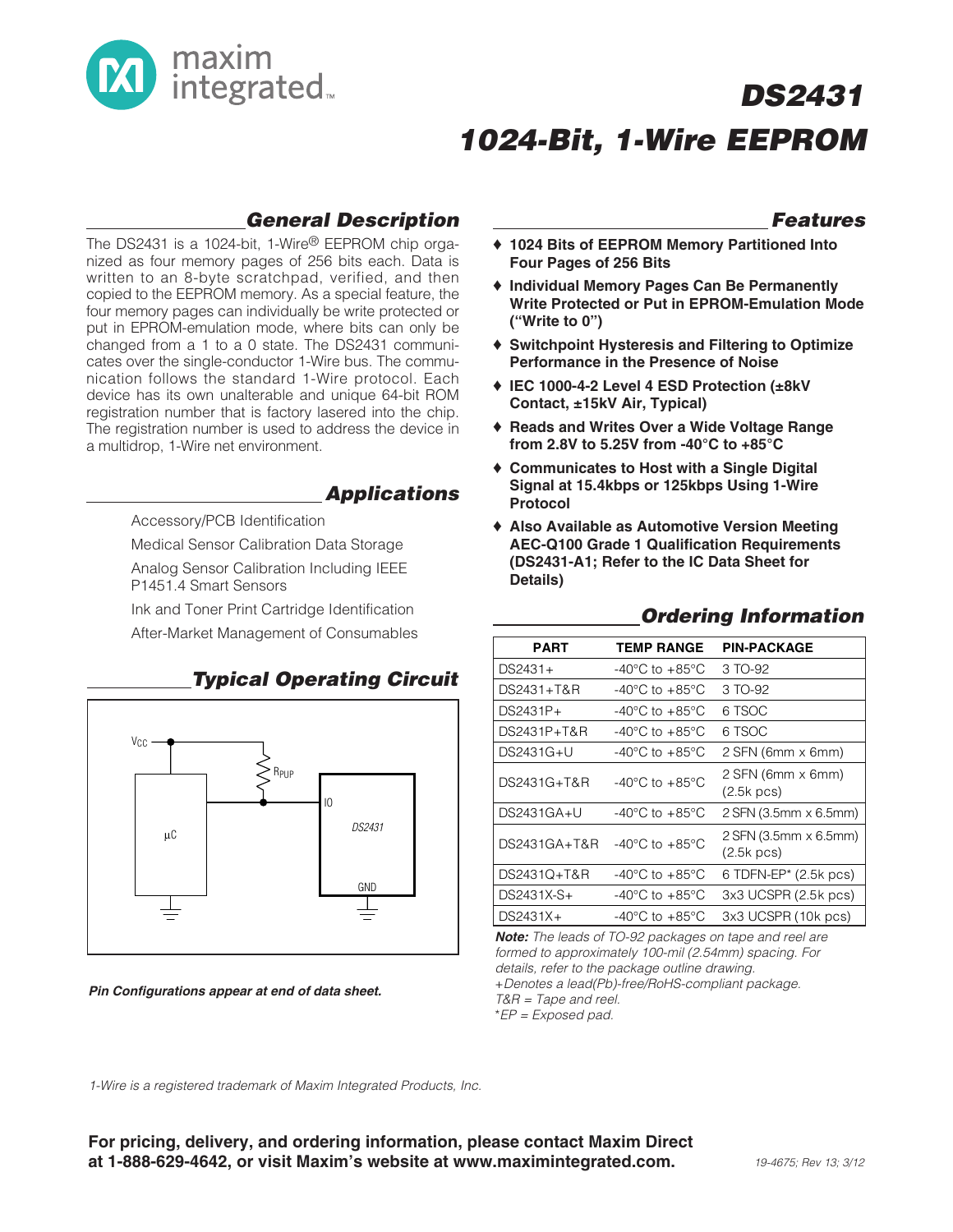### **ABSOLUTE MAXIMUM RATINGS**

Lead Temperature (excluding UCSP, soldering, 10s).....+300°C Soldering Temperature (reflow)<br>TO-92 TO-92 ............................................................................+250°C

|  |  | All other packages, excluding SFN +260°C |  |  |  |
|--|--|------------------------------------------|--|--|--|

Stresses beyond those listed under "Absolute Maximum Ratings" may cause permanent damage to the device. These are stress ratings only, and functional operation of the device at these or any other conditions beyond those indicated in the operational sections of the specifications is not implied. Exposure to absolute maximum rating conditions for extended periods may affect device reliability.

### **ELECTRICAL CHARACTERISTICS**

 $(T_A = -40^{\circ}C \text{ to } +85^{\circ}C)$  (Note 1)

| <b>PARAMETER</b>                            | <b>SYMBOL</b>         | <b>CONDITIONS</b>                                                                      | <b>MIN</b>         | <b>TYP</b><br><b>MAX</b>  | <b>UNITS</b> |  |  |
|---------------------------------------------|-----------------------|----------------------------------------------------------------------------------------|--------------------|---------------------------|--------------|--|--|
| <b>IO PIN: GENERAL DATA</b>                 |                       |                                                                                        |                    |                           |              |  |  |
| 1-Wire Pullup Voltage                       | VPUP                  | (Note 2)                                                                               | 2.8                | 5.25                      | $\vee$       |  |  |
| 1-Wire Pullup Resistance                    | RPUP                  | (Notes 2, 3)                                                                           | 0.3                | 2.2                       | $k\Omega$    |  |  |
| Input Capacitance                           | C <sub>10</sub>       | (Notes 4, 5)                                                                           |                    | 1000                      | pF           |  |  |
| Input Load Current                          | 址                     | IO pin at V <sub>PUP</sub>                                                             | 0.05               | 6.7                       | μA           |  |  |
| High-to-Low Switching Threshold             | V <sub>TL</sub>       | (Notes 5, 6, 7)                                                                        | 0.5                | V <sub>PUP</sub> -<br>1.8 | $\vee$       |  |  |
| Input Low Voltage                           | $V_{IL}$              | (Notes 2, 8)                                                                           |                    | 0.5                       | $\vee$       |  |  |
| Low-to-High Switching Threshold             | <b>V<sub>TH</sub></b> | (Notes 5, 6, 9)                                                                        | 1.0                | $VPIIP -$<br>1.0          | $\vee$       |  |  |
| Switching Hysteresis                        | VHY                   | (Notes 5, 6, 10)                                                                       | 0.21               | 1.70                      | $\vee$       |  |  |
| Output Low Voltage                          | VOL                   | At 4mA (Note 11)                                                                       |                    | 0.4                       | $\vee$       |  |  |
|                                             | t <sub>REC</sub>      | Standard speed, $R_{\text{Pl}}$ $p = 2.2k\Omega$                                       | 5                  |                           |              |  |  |
| Recovery Time                               |                       | Overdrive speed, Rpup = $2.2$ k $\Omega$                                               | $\overline{c}$     |                           |              |  |  |
| (Notes 2,12)                                |                       | Overdrive speed, directly prior to reset<br>pulse; R <sub>PUP</sub> = $2.2$ k $\Omega$ | 5                  |                           | μs           |  |  |
| Rising-Edge Hold-Off Time                   |                       | Standard speed                                                                         | 0.5                | 5.0                       |              |  |  |
| (Notes 5, 13)                               | t <sub>REH</sub>      | Overdrive speed                                                                        | Not applicable (0) |                           | $\mu s$      |  |  |
| <b>Time Slot Duration</b>                   |                       | Standard speed                                                                         | 65                 |                           |              |  |  |
| (Notes 2, 14)                               |                       | tslot<br>Overdrive speed                                                               |                    |                           | $\mu s$      |  |  |
| IO PIN: 1-Wire RESET, PRESENCE-DETECT CYCLE |                       |                                                                                        |                    |                           |              |  |  |
| Reset Low Time (Note 2)                     | t <sub>RSTL</sub>     | Standard speed                                                                         | 480                | 640                       |              |  |  |
|                                             |                       | Overdrive speed                                                                        | 48                 | 80                        | $\mu s$      |  |  |
| Presence-Detect High Time                   | t <sub>PDH</sub>      | Standard speed                                                                         | 15                 | 60                        | $\mu s$      |  |  |
|                                             |                       | Overdrive speed                                                                        | 2                  | 6                         |              |  |  |
| Presence-Detect Low Time                    | t <sub>PDL</sub>      | Standard speed                                                                         | 60                 | 240                       |              |  |  |
|                                             |                       | Overdrive speed                                                                        | 8                  | 24                        | μs           |  |  |
| Presence-Detect Sample Time                 | t <sub>MSP</sub>      | Standard speed                                                                         | 60                 | 75                        |              |  |  |
| (Notes 2, 15)                               |                       | Overdrive speed                                                                        | 6                  | 10                        | $\mu s$      |  |  |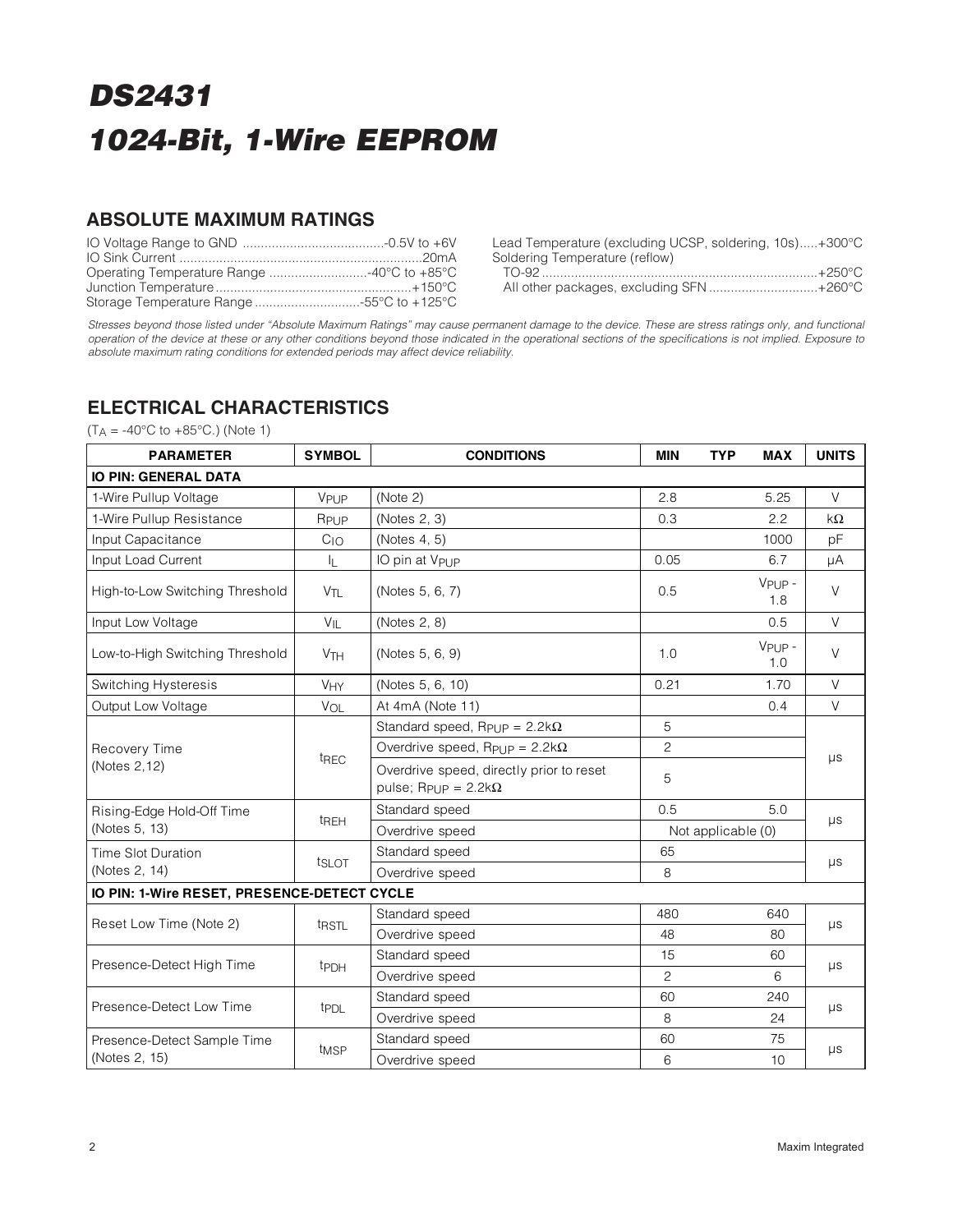### **ELECTRICAL CHARACTERISTICS (continued)**

 $(T_A = -40^{\circ}C \text{ to } +85^{\circ}C)$  (Note 1)

| <b>PARAMETER</b>                         | <b>SYMBOL</b>     | <b>CONDITIONS</b>                           | <b>MIN</b>               | <b>TYP</b> | <b>MAX</b>            | <b>UNITS</b> |  |  |  |
|------------------------------------------|-------------------|---------------------------------------------|--------------------------|------------|-----------------------|--------------|--|--|--|
| <b>IO PIN: 1-Wire WRITE</b>              |                   |                                             |                          |            |                       |              |  |  |  |
|                                          |                   | Standard speed                              | 60                       |            | 120                   | $\mu s$      |  |  |  |
| Write-Zero Low Time<br>(Notes 2, 16, 17) | twoL              | Overdrive speed, $V_{\text{Pl}}$ $p > 4.5V$ | 5                        |            | 15.5                  |              |  |  |  |
|                                          |                   | Overdrive speed                             | 6                        |            | 15.5                  |              |  |  |  |
| Write-One Low Time                       |                   | Standard speed                              |                          |            | 15                    |              |  |  |  |
| (Notes 2, 17)                            | tw <sub>1</sub> L | Overdrive speed                             | $\mathbf{1}$             |            | $\mathbf{2}^{\prime}$ | $\mu s$      |  |  |  |
| <b>IO PIN: 1-Wire READ</b>               |                   |                                             |                          |            |                       |              |  |  |  |
| Read Low Time                            | t <sub>RL</sub>   | Standard speed                              | 5                        |            | $15 - \delta$         |              |  |  |  |
| (Notes 2, 18)                            |                   | Overdrive speed                             |                          |            | $2 - \delta$          | $\mu s$      |  |  |  |
| Read Sample Time                         |                   | Standard speed                              | $t_{\text{RL}} + \delta$ |            | 15                    | μs           |  |  |  |
| (Notes 2, 18)                            | t <sub>MSR</sub>  | Overdrive speed                             | $t_{\text{RL}} + \delta$ |            | 2                     |              |  |  |  |
| <b>EEPROM</b>                            |                   |                                             |                          |            |                       |              |  |  |  |
| Programming Current                      | <b>IPROG</b>      | (Notes 5, 19)                               |                          |            | 0.8                   | mA           |  |  |  |
| Programming Time                         | t <sub>PROG</sub> | (Notes 20, 21)                              |                          |            | 10                    | ms           |  |  |  |
| Write/Erase Cycles (Endurance)           |                   | At $+25^{\circ}$ C                          | 200 <sub>k</sub>         |            |                       |              |  |  |  |
| (Notes 22, 23)                           | $N_{CY}$          | At $+85^{\circ}$ C (worst case)             | 50 <sub>k</sub>          |            |                       |              |  |  |  |
| Data Retention<br>(Notes 24, 25, 26)     | t <sub>DR</sub>   | At $+85^{\circ}$ C (worst case)             | 40                       |            |                       | Years        |  |  |  |

**Note 1:** Limits are 100% production tested at  $T_A = +25^{\circ}C$  and/or  $T_A = +85^{\circ}C$ . Limits over the operating temperature range and relevant supply voltage range are guaranteed by design and characterization. Typical values are not guaranteed.

**Note 2:** System requirement.

**Note 3:** Maximum allowable pullup resistance is a function of the number of 1-Wire devices in the system and 1-Wire recovery times. The specified value here applies to systems with only one device and with the minimum 1-Wire recovery times. For more heavily loaded systems, an active pullup such as that found in the DS2482-x00, DS2480B, or DS2490 may be required.

**Note 4:** Maximum value represents the internal parasite capacitance when V<sub>PUP</sub> is first applied. Once the parasite capacitance is charged, it does not affect normal communication.

**Note 5:** Guaranteed by design, characterization, and/or simulation only. Not production tested.

**Note 6:** V<sub>TL</sub>, V<sub>TH</sub>, and V<sub>HY</sub> are a function of the internal supply voltage, which is a function of V<sub>PUP</sub>, R<sub>PUP</sub>, 1-Wire timing, and capacitive loading on IO. Lower V<sub>PUP</sub>, higher R<sub>PUP</sub>, shorter t<sub>RFC</sub>, and heavier capacitive loading all lead to lower values of V<sub>TL</sub>, V<sub>TH</sub>, and V<sub>HY</sub>.

**Note 7:** Voltage below which, during a falling edge on IO, a logic 0 is detected.

**Note 8:** The voltage on IO must be less than or equal to V<sub>ILMAX</sub> at all times the master is driving IO to a logic 0 level.

**Note 9:** Voltage above which, during a rising edge on IO, a logic 1 is detected.

**Note 10:** After V<sub>TH</sub> is crossed during a rising edge on IO, the voltage on IO must drop by at least V<sub>HY</sub> to be detected as logic 0.

**Note 11:** The I-V characteristic is linear for voltages less than 1V.

**Note 12:** Applies to a single device attached to a 1-Wire line.

**Note 13:** The earliest recognition of a negative edge is possible at t<sub>REH</sub> after V<sub>TH</sub> has been reached on the preceding rising edge.

**Note 14:** Defines maximum possible bit rate. Equal to twoLMIN + tRECMIN.

Note 15: Interval after t<sub>RSTL</sub> during which a bus master can read a logic 0 on IO if there is a DS2431 present. The power-up presencedetect pulse could be outside this interval, but will be complete within 2ms after power-up.

**Note 16:** Numbers in **bold** are **not** in compliance with legacy 1-Wire product standards. See the Comparison Table.

**Note 17:** ε in Figure 11 represents the time required for the pullup circuitry to pull the voltage on IO up from V<sub>IL</sub> to V<sub>TH</sub>. The actual maximum duration for the master to pull the line low is  $t_{W1LMAX} + t_F - \varepsilon$  and  $t_{W0LMAX} + t_F - \varepsilon$ , respectively.

**Note 18:** δ in Figure 11 represents the time required for the pullup circuitry to pull the voltage on IO up from V<sub>II</sub> to the input-high threshold of the bus master. The actual maximum duration for the master to pull the line low is t<sub>RLMAX</sub> + t<sub>F</sub>.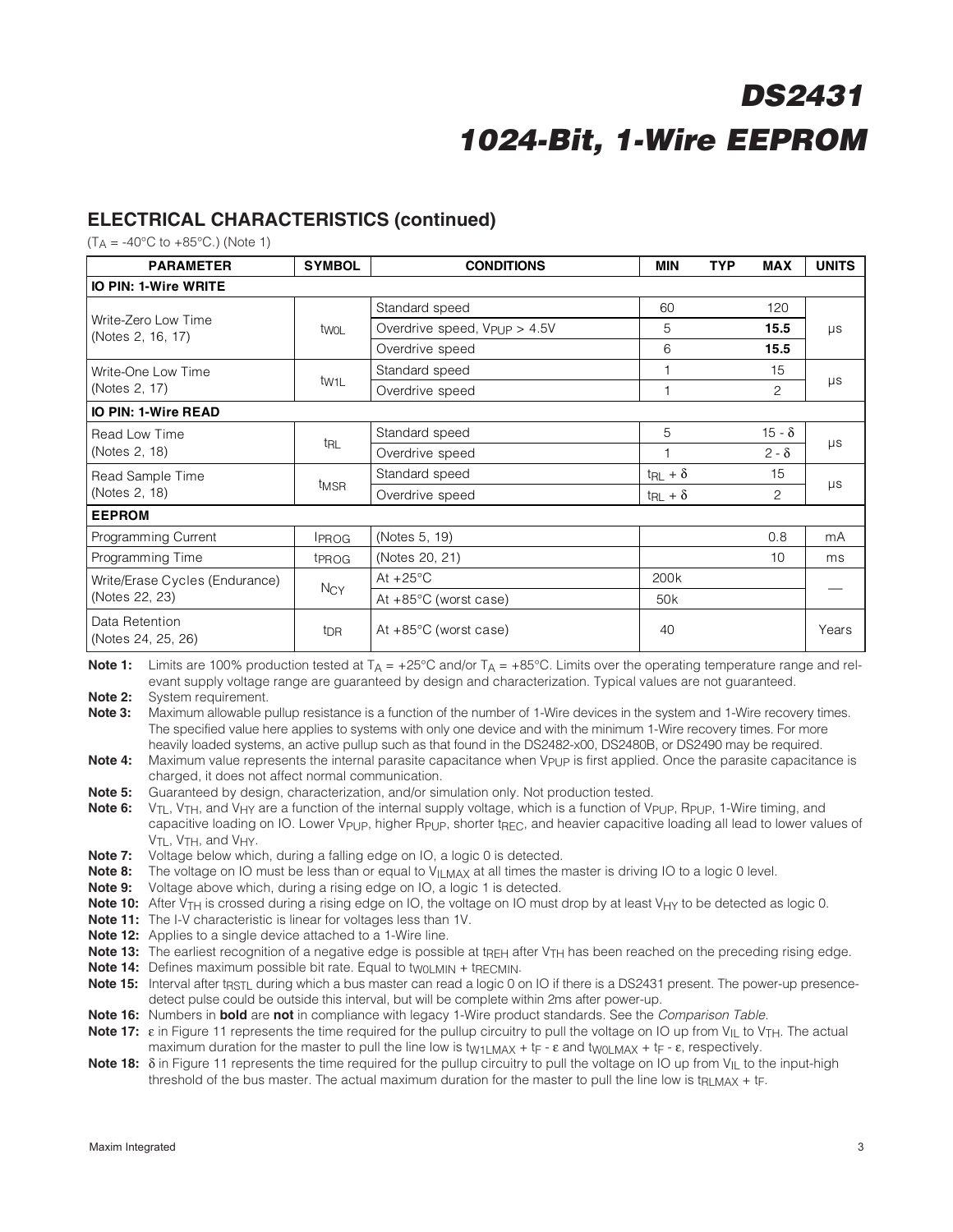- **Note 19:** Current drawn from IO during the EEPROM programming interval. The pullup circuit on IO during the programming interval should be such that the voltage at IO is greater than or equal to V<sub>PUPMIN</sub>. If V<sub>PUP</sub> in the system is close to V<sub>PUPMIN</sub>, a lowimpedance bypass of R<sub>PUP</sub>, which can be activated during programming, may need to be added.
- **Note 20:** Interval begins tREHMAX after the trailing rising edge on IO for the last time slot of the E/S byte for a valid Copy Scratchpad sequence. Interval ends once the device's self-timed EEPROM programming cycle is complete and the current drawn by the device has returned from IPROG to IL.
- Note 21: t<sub>PROG</sub> for units branded version "A1" is 12.5ms. t<sub>PROG</sub> for units branded version "A2" and later is 10ms.
- **Note 22:** Write-cycle endurance is degraded as TA increases.
- **Note 23:** Not 100% production tested; guaranteed by reliability monitor sampling.
- **Note 24:** Data retention is degraded as T<sub>A</sub> increases.
- **Note 25:** Guaranteed by 100% production test at elevated temperature for a shorter time; equivalence of this production test to the data sheet limit at operating temperature range is established by reliability testing.
- **Note 26:** EEPROM writes can become nonfunctional after the data-retention time is exceeded. Long-term storage at elevated temperatures is not recommended; the device can lose its write capability after 10 years at +125°C or 40 years at +85°C.

|                                   |                               | <b>LEGACY VALUES</b> |                                     |             | <b>DS2431 VALUES</b>          |             |                                |             |  |
|-----------------------------------|-------------------------------|----------------------|-------------------------------------|-------------|-------------------------------|-------------|--------------------------------|-------------|--|
| <b>PARAMETER</b>                  | <b>STANDARD SPEED</b><br>(µs) |                      | <b>OVERDRIVE SPEED</b><br>$(\mu s)$ |             | <b>STANDARD SPEED</b><br>(µs) |             | <b>OVERDRIVE SPEED</b><br>(µs) |             |  |
|                                   | <b>MIN</b>                    | <b>MAX</b>           | <b>MIN</b>                          | <b>MAX</b>  | <b>MIN</b>                    | <b>MAX</b>  | <b>MIN</b>                     | <b>MAX</b>  |  |
| $t_{SLOT}$ (including $t_{REC}$ ) | 61                            | (undefined)          |                                     | (undefined) | $65*$                         | (undefined) | $8*$                           | (undefined) |  |
| t <sub>RSTL</sub>                 | 480                           | (undefined)          | 48                                  | 80          | 480                           | 640         | 48                             | 80          |  |
| t <sub>PDH</sub>                  | 15                            | 60                   | 2                                   | 6           | 15                            | 60          | $\mathcal{P}$                  | 6           |  |
| t <sub>PDL</sub>                  | 60                            | 240                  | 8                                   | 24          | 60                            | 240         | 8                              | 24          |  |
| twol                              | 60                            | 120                  | 6                                   | 16          | 60                            | 120         | 6                              | 15.5        |  |

#### **COMPARISON TABLE**

\*Intentional change; longer recovery time requirement due to modified 1-Wire front-end.

**Note:** Numbers in **bold** are **not** in compliance with legacy 1-Wire product standards.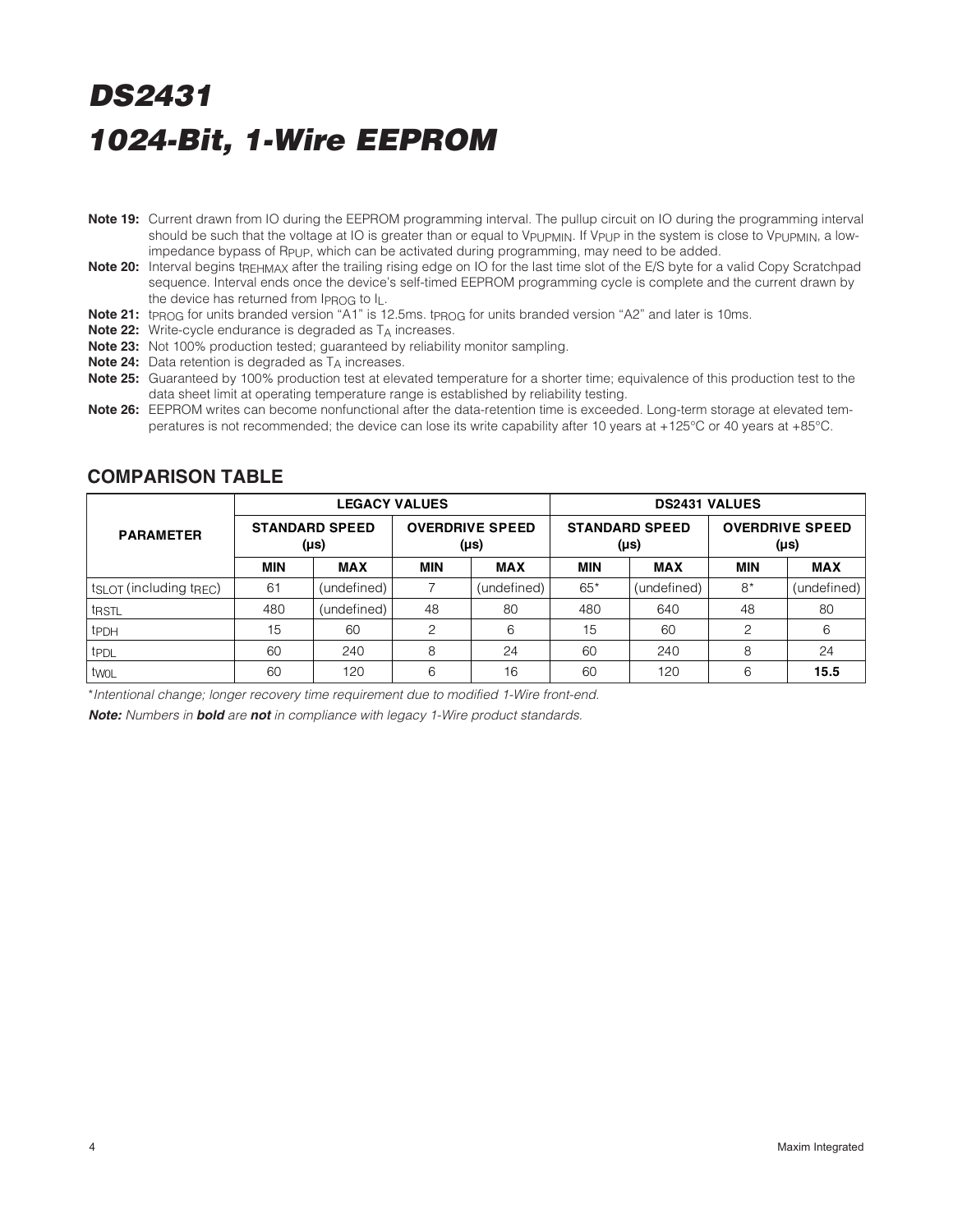### **Pin Description**

|                | <b>PIN</b> |                |               |                   |             | <b>FUNCTION</b>                                                                                                                                                                                     |  |
|----------------|------------|----------------|---------------|-------------------|-------------|-----------------------------------------------------------------------------------------------------------------------------------------------------------------------------------------------------|--|
| <b>TSOC</b>    | TO-92      | <b>TDFN-EP</b> | <b>SFN</b>    | <b>UCSPR</b>      | <b>NAME</b> |                                                                                                                                                                                                     |  |
| 3, 4, 5, 6     | 3          | 1, 4, 5, 6     |               | A2, A3, C2,<br>C3 | N.C.        | Not Connected                                                                                                                                                                                       |  |
| $\overline{c}$ | 2          | 2              |               | C <sub>1</sub>    | IO          | 1-Wire Bus Interface. Open-drain signal<br>that requires an external pullup resistor.                                                                                                               |  |
|                |            | З              | $\mathcal{P}$ | A1                | <b>GND</b>  | Ground Reference                                                                                                                                                                                    |  |
|                |            |                |               |                   | EP          | Exposed Pad (TDFN only). Solder<br>evenly to the board's ground plane for<br>proper operation. Refer to Application<br>Note 3273: Exposed Pads: A Brief<br>Introduction for additional information. |  |

### **Detailed Description**

The DS2431 combines 1024 bits of EEPROM, an 8-byte register/control page with up to 7 user read/write bytes, and a fully featured 1-Wire interface in a single chip. Each DS2431 has its own 64-bit ROM registration number that is factory lasered into the chip to provide a guaranteed unique identity for absolute traceability. Data is transferred serially through the 1-Wire protocol, which requires only a single data lead and a ground return. The DS2431 has an additional memory area called the scratchpad that acts as a buffer when writing to the main memory or the register page. Data is first written to the scratchpad from which it can be read back. After the data has been verified, a Copy Scratchpad command transfers the data to its final memory location. The DS2431 applications include accessory/PCB identification, medical sensor calibration data storage, analog sensor calibration including IEEE P1451.4 smart sensors, ink and toner print cartridge identification, and after-market management of consumables.

#### **Overview**

The block diagram in Figure 1 shows the relationships between the major control and memory sections of the DS2431. The DS2431 has four main data components: 64-bit lasered ROM, 64-bit scratchpad, four 32-byte pages of EEPROM, and a 64-bit register page.



Figure 1. Block Diagram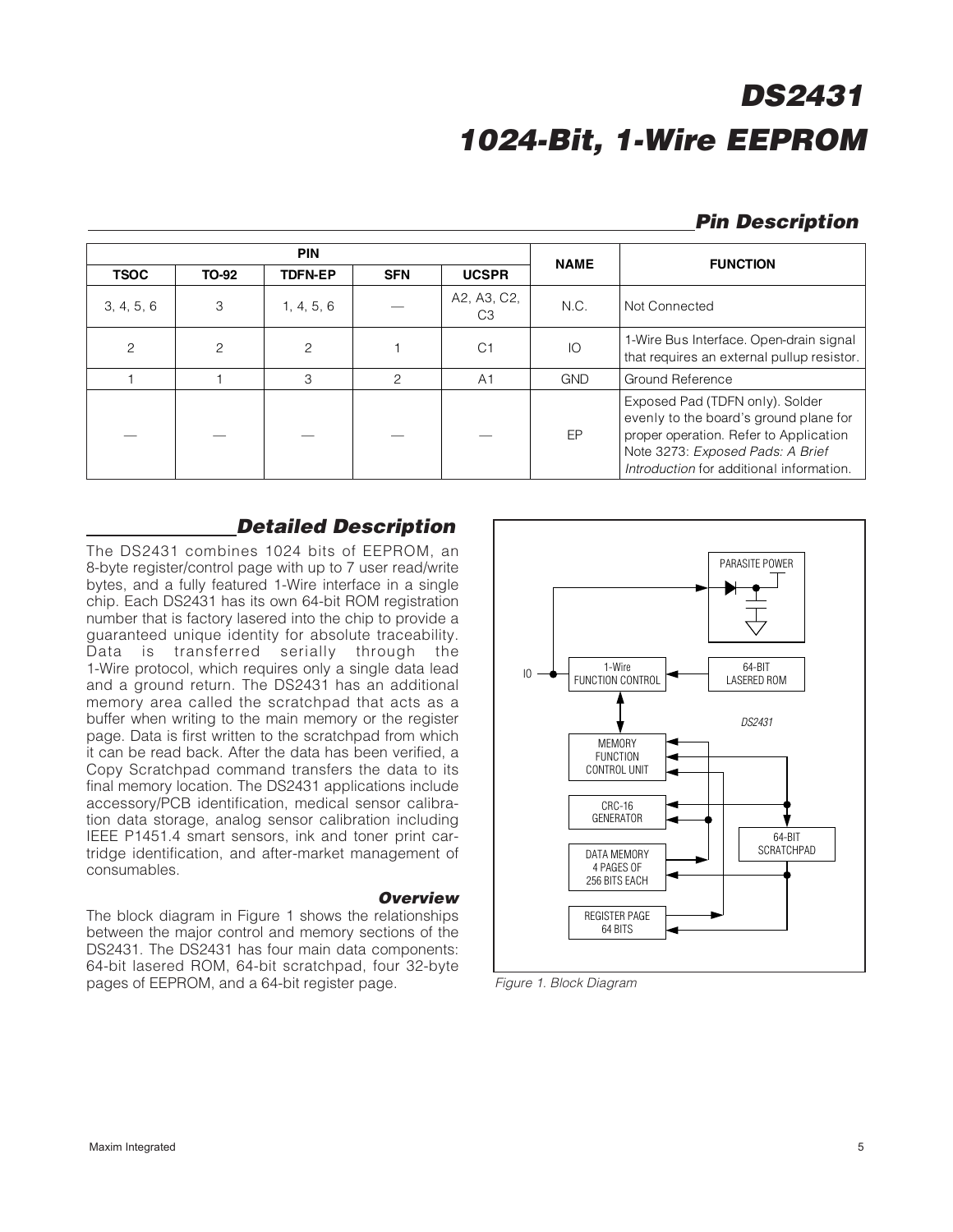

Figure 2. Hierarchical Structure for 1-Wire Protocol



Figure 3. 64-Bit Lasered ROM

The hierarchical structure of the 1-Wire protocol is shown in Figure 2. The bus master must first provide one of the seven ROM function commands: Read ROM, Match ROM, Search ROM, Skip ROM, Resume, Overdrive-Skip ROM, or Overdrive-Match ROM. Upon completion of an Overdrive-Skip ROM or Overdrive-Match ROM command byte executed at standard speed, the device enters overdrive mode where all subsequent communication occurs at a higher speed. The protocol required for these ROM function commands is described in Figure 9. After a ROM function command is successfully executed, the memory functions become accessible and the master can provide any one of the four memory function commands. The protocol for these memory function commands is described in Figure 7. **All data is read and written least significant bit first.**

#### **64-Bit Lasered ROM**

Each DS2431 contains a unique ROM code that is 64 bits long. The first 8 bits are a 1-Wire family code. The next 48 bits are a unique serial number. The last 8 bits are a cyclic redundancy check (CRC) of the first 56 bits. See Figure 3 for details. The 1-Wire CRC is generated using a polynomial generator consisting of a shift register and XOR gates as shown in Figure 4. The polynomial is  $X^8 + X^5 + X^4 + 1$ . Additional information about the 1-Wire CRC is available in Application Note 27: Understanding and Using Cyclic Redundancy Checks with Maxim iButton<sup>®</sup> Products.

The shift register bits are initialized to 0. Then, starting with the least significant bit of the family code, one bit at a time is shifted in. After the 8th bit of the family code has been entered, the serial number is entered. After the last bit of the serial number has been entered, the shift register contains the CRC value. Shifting in the 8 bits of the CRC returns the shift register to all 0s.

iButton is a registered trademark of Maxim Integrated Products, Inc.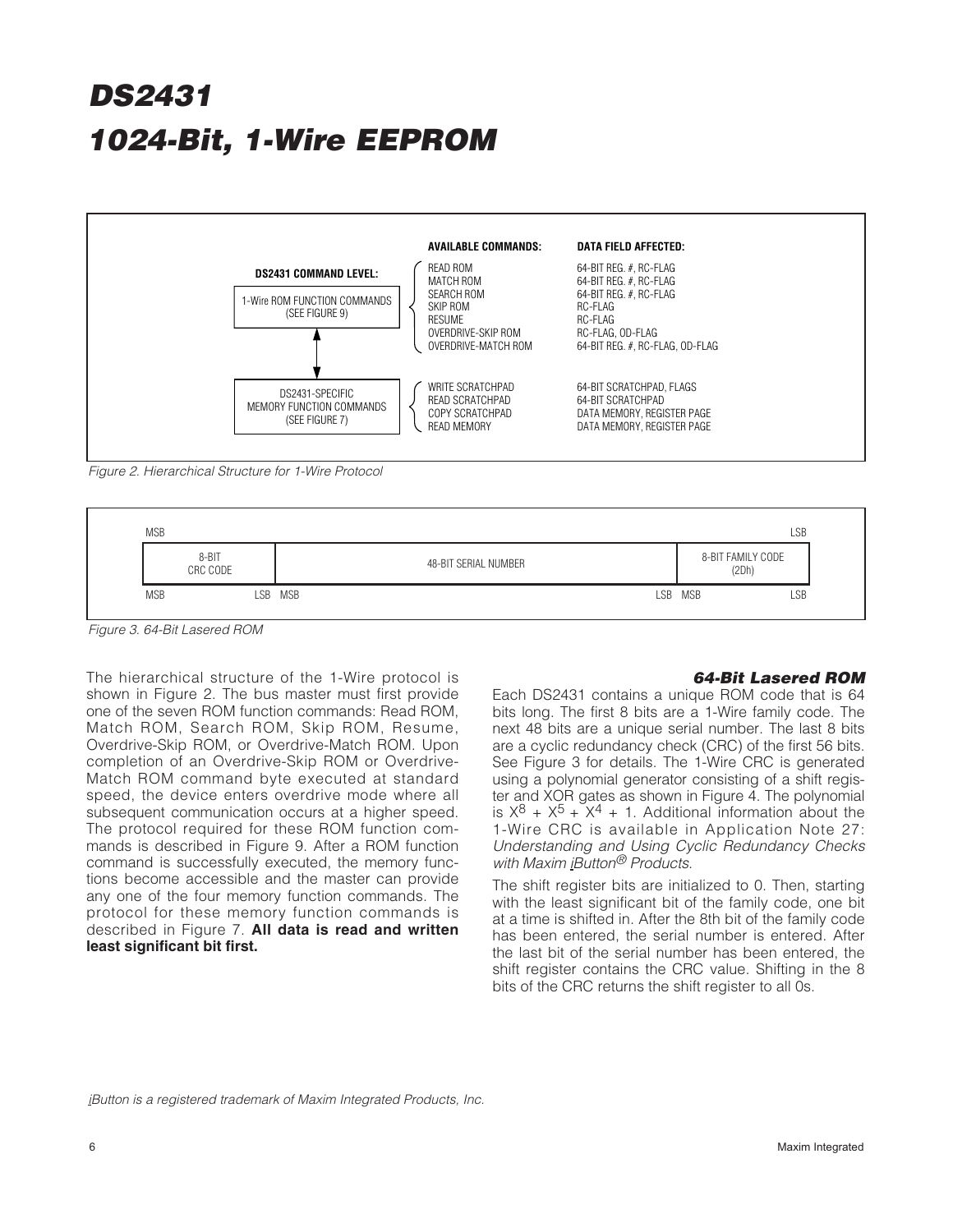

Figure 4. 1-Wire CRC Generator

#### **Memory Access**

Data memory and registers are located in a linear address space, as shown in Figure 5. The data memory and the registers have unrestricted read access. The DS2431 EEPROM array consists of 18 rows of 8 bytes each. The first 16 rows are divided equally into four memory pages (32 bytes each). These four pages are the primary data memory. Each page can be individually set to open (unprotected), write protected, or EPROM mode by setting the associated protection byte in the register row. As a factory default, the entire data memory is unprotected and its contents are undefined. The last two rows contain protection registers and reserved bytes. The register row consists of 4 protection control bytes, a copy-protection byte, the factory byte, and 2 user byte/manufacture ID bytes. The manufacturer ID can be a customer-supplied identification code that assists the application software in identifying the product the DS2431 is associated with.

| <b>ADDRESS RANGE</b> | <b>TYPE</b>                             | <b>DESCRIPTION</b>             | <b>PROTECTION CODES</b>                                                         |
|----------------------|-----------------------------------------|--------------------------------|---------------------------------------------------------------------------------|
| 0000h to 001Fh       | R/(W)                                   | Data Memory Page 0             |                                                                                 |
| 0020h to 003Fh       | R/(W)                                   | Data Memory Page 1             |                                                                                 |
| 0040h to 005Fh       | R/(W)                                   | Data Memory Page 2             |                                                                                 |
| 0060h to 007Fh       | R/(W)                                   | Data Memory Page 3             |                                                                                 |
| 0080h*               | R/(W)                                   | Protection Control Byte Page 0 | 55h: Write Protect P0; AAh: EPROM Mode P0;<br>55h or AAh: Write Protect 80h     |
| 0081h*               | R/(W)<br>Protection Control Byte Page 1 |                                | 55h: Write Protect P1; AAh: EPROM Mode P1;<br>55h or AAh: Write Protect 81h     |
| 0082h*               | R/(W)                                   | Protection Control Byte Page 2 | 55h: Write Protect P2; AAh: EPROM Mode P2;<br>55h or AAh: Write Protect 82h     |
| 0083h*               | R/(W)                                   | Protection Control Byte Page 3 | 55h: Write Protect P3; AAh: EPROM Mode P3;<br>55h or AAh: Write Protect 83h     |
| 0084h*               | R/(W)                                   | Copy Protection Byte           | 55h or AAh: Copy Protect 0080h:008Fh, and Any<br>Write-Protected Pages          |
| 0085h                | R                                       | Factory Byte. Set at Factory.  | AAh: Write Protect 85h, 86h, 87h;<br>55h: Write Protect 85h; Unprotect 86h, 87h |
| 0086h                | R/(W)                                   | User Byte/Manufacturer ID      |                                                                                 |
| 0087h                | R/(W)                                   | User Byte/Manufacturer ID      |                                                                                 |
| 0088h to 008Fh       |                                         | Reserved                       |                                                                                 |

address nor activate any function.

Figure 5. Memory Map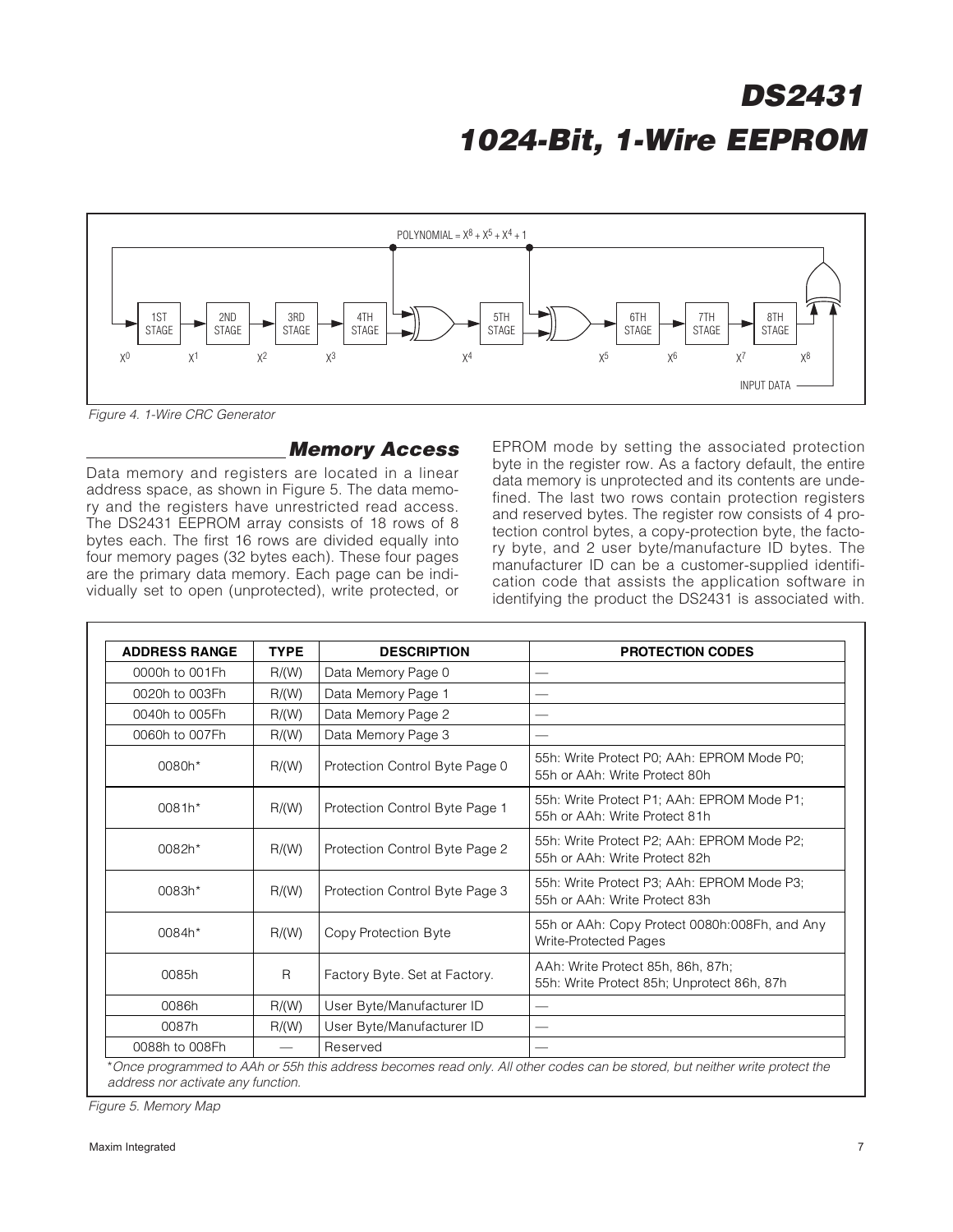Contact the factory to set up and register a custom manufacturer ID. The last row is reserved for future use. It is undefined in terms of R/W functionality and should not be used.

In addition to the main EEPROM array, an 8-byte volatile scratchpad is included. Writes to the EEPROM array are a two-step process. First, data is written to the scratchpad and then copied into the main array. This allows the user to first verify the data written to the scratchpad prior to copying into the main array. The device only supports full row (8-byte) copy operations. For data in the scratchpad to be valid for a copy operation, the address supplied with a Write Scratchpad command must start on a row boundary, and 8 full bytes must be written into the scratchpad.

The protection control registers determine how incoming data on a Write Scratchpad command is loaded into the scratchpad. A protection setting of 55h (write protect) causes the incoming data to be ignored and the target address main memory data to be loaded into the scratchpad. A protection setting of AAh (EPROM mode) causes the logical AND of incoming data and target address main memory data to be loaded into the scratchpad. Any other protection control register setting leaves the associated memory page open for unrestricted write access. **Note:** For the EPROM mode to function, the entire affected memory page must first be programmed to FFh. Protection-control byte settings of 55h or AAh also write protect the protection-control byte. The protection-control byte setting of 55h does not block the copy. This allows write-protected data to be refreshed (i.e., reprogrammed with the current data) in the device.

The copy-protection byte is used for a higher level of security and should only be used after all other protection control bytes, user bytes, and write-protected pages are set to their final value. If the copy-protection byte is set to 55h or AAh, all copy attempts to the register row and user-byte row are blocked. In addition, all copy attempts to write-protected main memory pages (i.e., refresh) are blocked.

#### **Address Registers and Transfer Status**

The DS2431 employs three address registers: TA1, TA2, and E/S (Figure 6). These registers are common to many other 1-Wire devices but operate slightly differently with the DS2431. Registers TA1 and TA2 must be loaded with the target address to which the data is written or from which data is read. Register E/S is a readonly transfer-status register used to verify data integrity with write commands. E/S bits E[2:0] are loaded with the incoming T[2:0] on a Write Scratchpad command and increment on each subsequent data byte. This is, in effect, a byte-ending offset counter within the 8-byte scratchpad. Bit 5 of the E/S register, called PF, is a logic 1 if the data in the scratchpad is not valid due to a loss of power or if the master sends fewer bytes than needed to reach the end of the scratchpad. For a valid write to the scratchpad, T[2:0] must be 0 and the master must have sent 8 data bytes. Bits 3, 4, and 6 have no function; they always read 0. The highest valued bit of the E/S register, called authorization accepted (AA), acts as a flag to indicate that the data stored in the scratchpad has already been copied to the target memory address. Writing data to the scratchpad clears this flag.

| BIT #                                                   | $\overline{7}$  | 6               | $5\overline{)}$ | $\overline{4}$  | 3               | 2               |                | 0              |
|---------------------------------------------------------|-----------------|-----------------|-----------------|-----------------|-----------------|-----------------|----------------|----------------|
| TARGET ADDRESS (TA1)                                    | T7              | T <sub>6</sub>  | T <sub>5</sub>  | T <sub>4</sub>  | T <sub>3</sub>  | T <sub>2</sub>  | Τ1             | T <sub>0</sub> |
| TARGET ADDRESS (TA2)                                    | T <sub>15</sub> | T <sub>14</sub> | T <sub>13</sub> | T <sub>12</sub> | T <sub>11</sub> | T <sub>10</sub> | T <sub>9</sub> | T <sub>8</sub> |
| ENDING ADDRESS WITH<br>DATA STATUS (E/S)<br>(READ ONLY) | AA              | $\mathbf 0$     | <b>PF</b>       | $\mathbf 0$     | $\overline{0}$  | E <sub>2</sub>  | E <sub>1</sub> | E0             |

Figure 6. Address Registers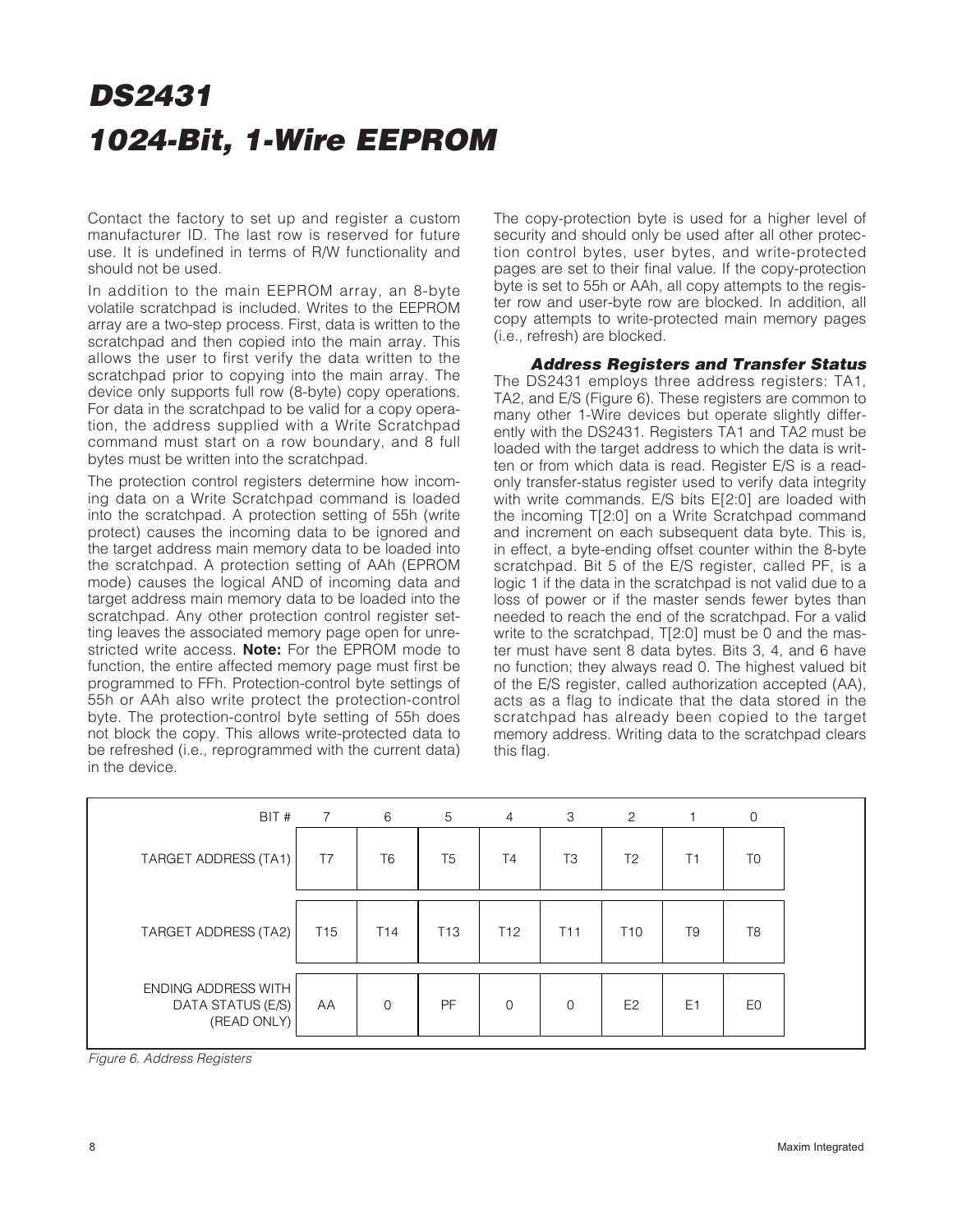#### **Writing with Verification**

To write data to the DS2431, the scratchpad must be used as intermediate storage. First, the master issues the Write Scratchpad command to specify the desired target address, followed by the data to be written to the scratchpad. Note that Copy Scratchpad commands must be performed on 8-byte boundaries, i.e., the three LSBs of the target address (T2, T1, T0) must be equal to 000b. If T[2:0] are sent with nonzero values, the copy function is blocked. Under certain conditions (see the Write Scratchpad [0Fh] section) the master receives an inverted CRC-16 of the command, address (actual address sent), and data at the end of the Write Scratchpad command sequence. Knowing this CRC value, the master can compare it to the value it has calculated to decide if the communication was successful and proceed to the Copy Scratchpad command. If the master could not receive the CRC-16, it should send the Read Scratchpad command to verify data integrity. As a preamble to the scratchpad data, the DS2431 repeats the target address TA1 and TA2 and sends the contents of the E/S register. If the PF flag is set, data did not arrive correctly in the scratchpad, or there was a loss of power since data was last written to the scratchpad. The master does not need to continue reading; it can start a new trial to write data to the scratchpad. Similarly, a set AA flag together with a cleared PF flag indicates that the device did not recognize the Write command.

If everything went correctly, both flags are cleared. Now the master can continue reading and verifying every data byte. After the master has verified the data, it can send the Copy Scratchpad command, for example. This command must be followed exactly by the data of the three address registers, TA1, TA2, and E/S. The master should obtain the contents of these registers by reading the scratchpad.

### **Memory Function Commands**

The Memory Function Flowchart (Figure 7) describes the protocols necessary for accessing the memory of the DS2431. An example on how to use these functions to write to and read from the device is in the Memory Function Example section. The communication between the master and the DS2431 takes place either

at standard speed (default,  $OD = 0$ ) or at overdrive speed ( $OD = 1$ ). If not explicitly set into overdrive mode, the DS2431 assumes standard speed.

#### **Write Scratchpad [0Fh]**

The Write Scratchpad command applies to the data memory and the writable addresses in the register page. For the scratchpad data to be valid for copying to the array, the user must perform a Write Scratchpad command of 8 bytes starting at a valid row boundary. The Write Scratchpad command accepts invalid addresses and partial rows, but subsequent Copy Scratchpad commands are blocked.

After issuing the Write Scratchpad command, the master must first provide the 2-byte target address, followed by the data to be written to the scratchpad. The data is written to the scratchpad starting at the byte offset of T[2:0]. The E/S bits E[2:0] are loaded with the starting byte offset and increment with each subsequent byte. Effectively, E[2:0] is the byte offset of the last full byte written to the scratchpad. Only full data bytes are accepted.

When executing the Write Scratchpad command, the CRC generator inside the DS2431 (Figure 13) calculates a CRC of the entire data stream, starting at the command code and ending at the last data byte as sent by the master. This CRC is generated using the CRC-16 polynomial by first clearing the CRC generator and then shifting in the command code (0Fh) of the Write Scratchpad command, the target addresses (TA1 and TA2), and all the data bytes. Note that the CRC-16 calculation is performed with the actual TA1 and TA2 and data sent by the master. The master can end the Write Scratchpad command at any time. However, if the end of the scratchpad is reached  $(E[2:0] = 111b)$ , the master can send 16 read time slots and receive the CRC generated by the DS2431.

If a Write Scratchpad command is attempted to a writeprotected location, the scratchpad is loaded with the data already existing in memory rather than the data transmitted. Similarly, if the target address page is in EPROM mode, the scratchpad is loaded with the bitwise logical AND of the transmitted data and data already existing in memory.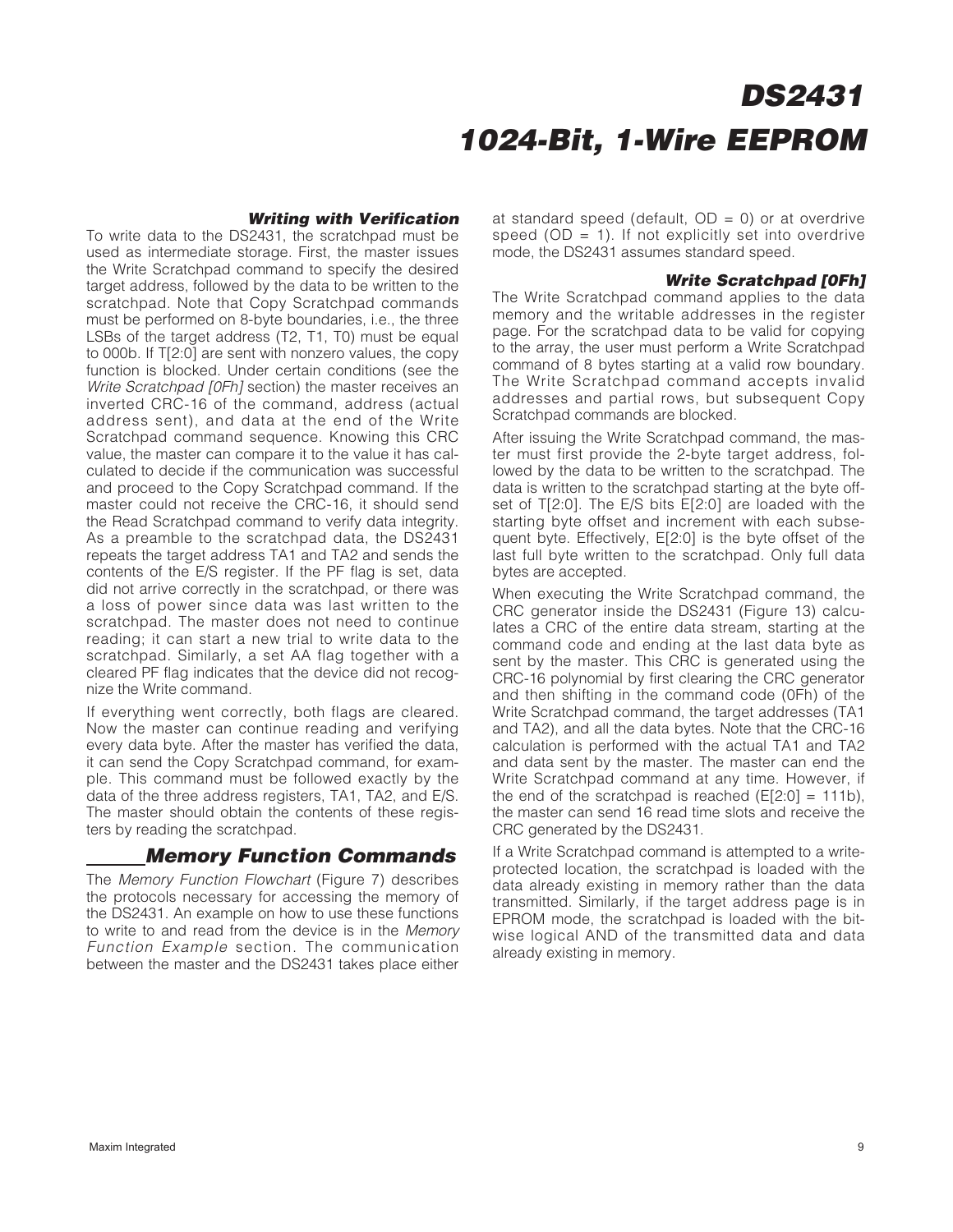

Figure 7a. Memory Function Flowchart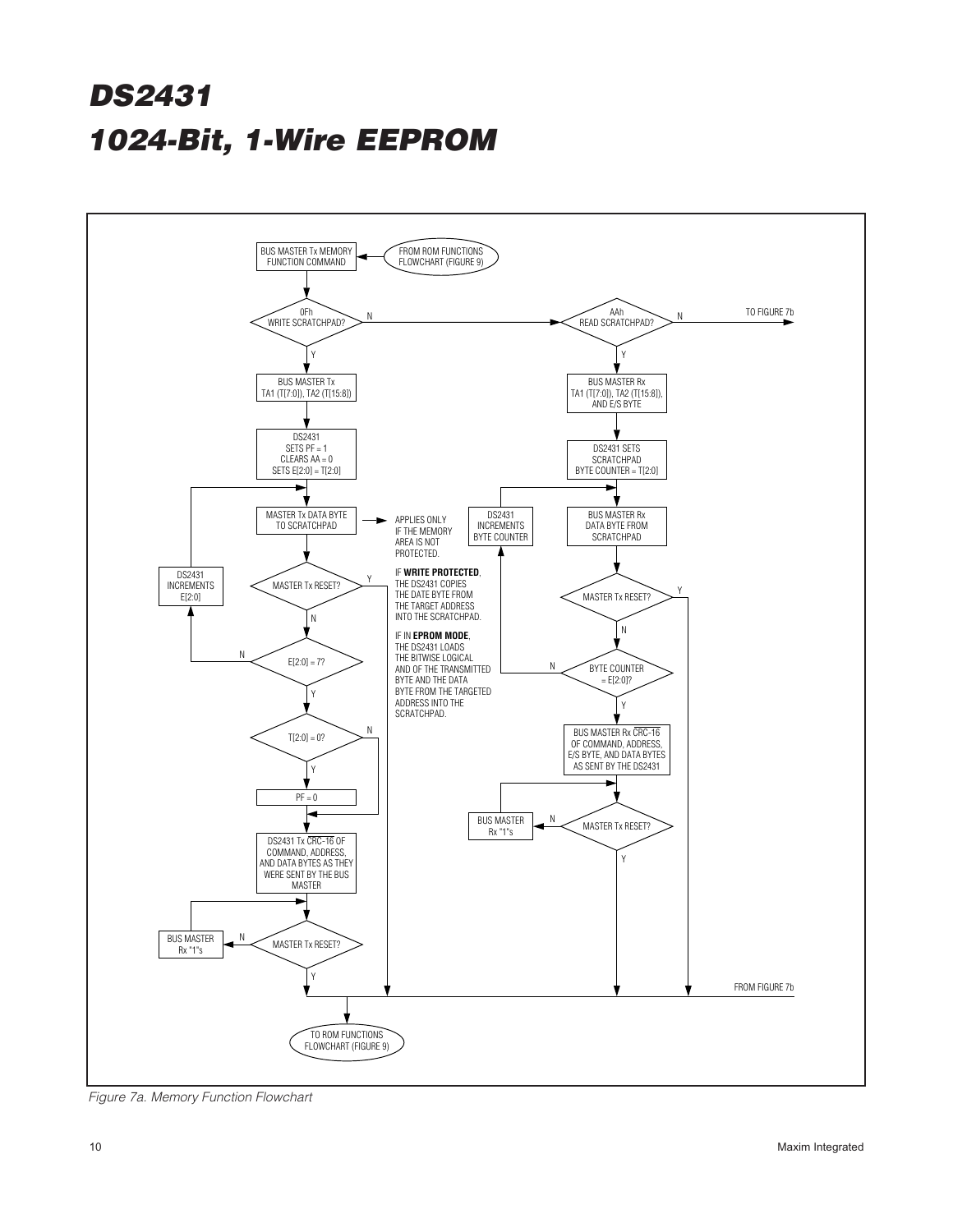

Figure 7b. Memory Function Flowchart (continued)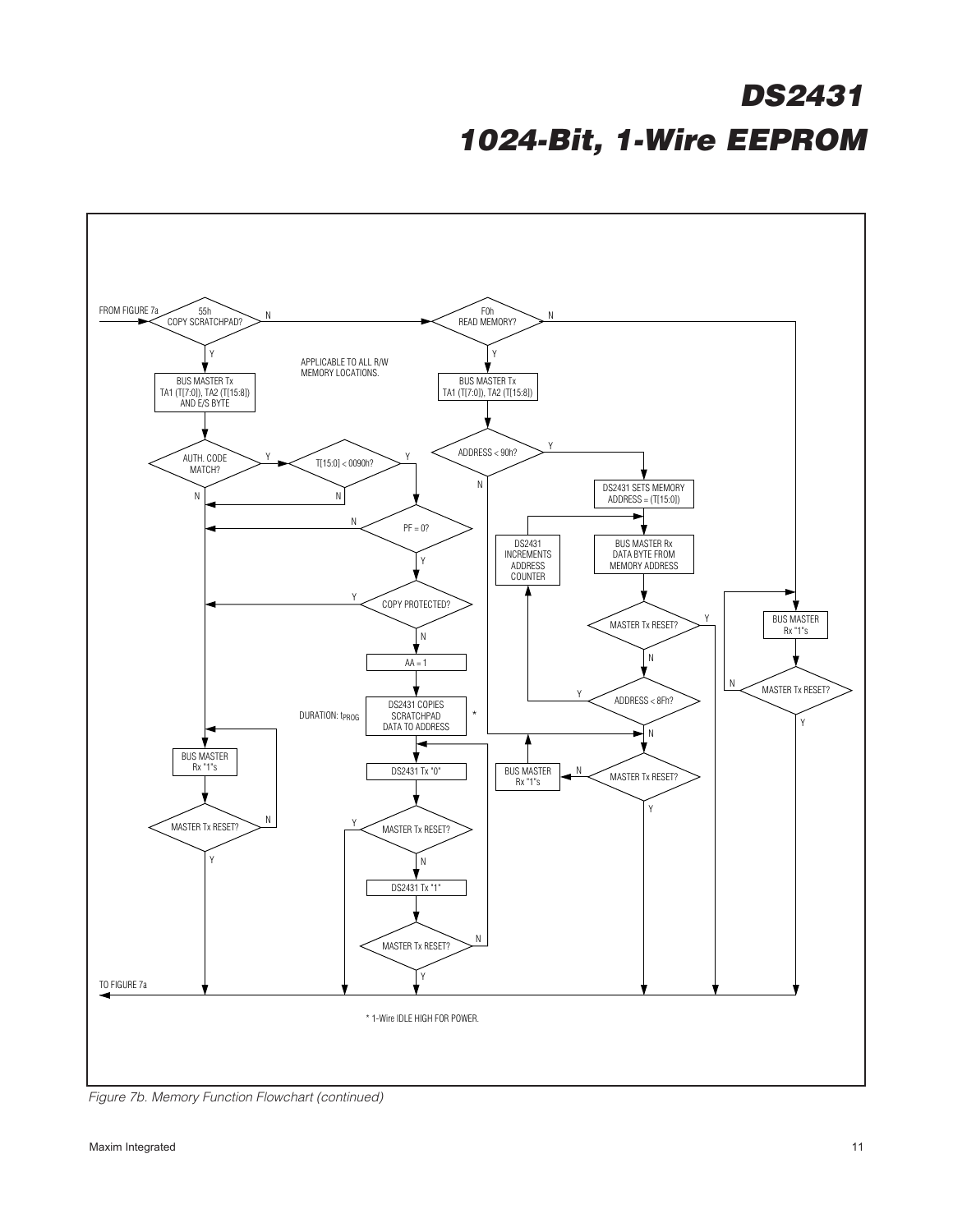#### **Read Scratchpad [AAh]**

The Read Scratchpad command allows verifying the target address and the integrity of the scratchpad data. After issuing the command code, the master begins reading. The first two bytes are the target address. The next byte is the ending offset/data status byte (E/S) followed by the scratchpad data, which may be different from what the master originally sent. This is of particular importance if the target address is within the register page or a page in either write-protection mode or EPROM mode. See the Write Scratchpad [OFh] section for details. The master should read through the scratchpad ( $E[2:0]$  - T[2:0] + 1 bytes), after which it receives the inverted CRC based on data as it was sent by the DS2431. If the master continues reading after the CRC, all data is logic 1.

#### **Copy Scratchpad [55h]**

The Copy Scratchpad command is used to copy data from the scratchpad to writable memory sections. After issuing the Copy Scratchpad command, the master must provide a 3-byte authorization pattern, which should have been obtained by an immediately preceding Read Scratchpad command. This 3-byte pattern must exactly match the data contained in the three address registers (TA1, TA2, E/S, in that order). If the pattern matches, the target address is valid, the PF flag is not set, and the target memory is not copy protected, then the AA flag is set and the copy begins. All 8 bytes of scratchpad contents are copied to the target memory location. The duration of the device's internal data transfer is tPROG during which the voltage on the 1-Wire bus must not fall below 2.8V. A pattern of alternating 0s and 1s are transmitted after the data has been copied until the master issues a reset pulse. If the PF flag is set or the target memory is copy protected, the copy does not begin and the AA flag is not set.

#### **Read Memory [F0h]**

The Read Memory command is the general function to read data from the DS2431. After issuing the command, the master must provide the 2-byte target address. After these 2 bytes, the master reads data beginning from the target address and can continue until address 008Fh. If the master continues reading, the result is logic 1s. The device's internal TA1, TA2, E/S, and scratchpad contents are not affected by a Read Memory command.

### **1-Wire Bus System**

The 1-Wire bus is a system that has a single bus master and one or more slaves. In all instances the DS2431 is a slave device. The bus master is typically a microcontroller. The discussion of this bus system is broken down into three topics: hardware configuration, transaction sequence, and 1-Wire signaling (signal types and timing). The 1-Wire protocol defines bus transactions in terms of the bus state during specific time slots, which are initiated on the falling edge of sync pulses from the bus master.

### **Hardware Configuration**

The 1-Wire bus has only a single line by definition; it is important that each device on the bus be able to drive it at the appropriate time. To facilitate this, each device attached to the 1-Wire bus must have open-drain or three-state outputs. The 1-Wire port of the DS2431 is open drain with an internal circuit equivalent to that shown in Figure 8.

A multidrop bus consists of a 1-Wire bus with multiple slaves attached. The DS2431 supports both a standard and overdrive communication speed of 15.4kbps (max) and 125kbps (max), respectively. Note that legacy 1-Wire products support a standard communication speed of 16.3kbps and overdrive of 142kbps. The slightly reduced rates for the DS2431 are a result of additional recovery times, which in turn were driven by a 1-Wire physical interface enhancement to improve noise immunity. The value of the pullup resistor primarily depends on the network size and load conditions. The DS2431 requires a pullup resistor of 2.2kΩ (max) at any speed.

The idle state for the 1-Wire bus is high. If for any reason a transaction needs to be suspended, the bus **must** be left in the idle state if the transaction is to resume. If this does not occur and the bus is left low for more than 16µs (overdrive speed) or more than 120µs (standard speed), one or more devices on the bus could be reset.

### **Transaction Sequence**

The protocol for accessing the DS2431 through the 1-Wire port is as follows:

- Initialization
- ROM Function Command
- Memory Function Command
- Transaction/Data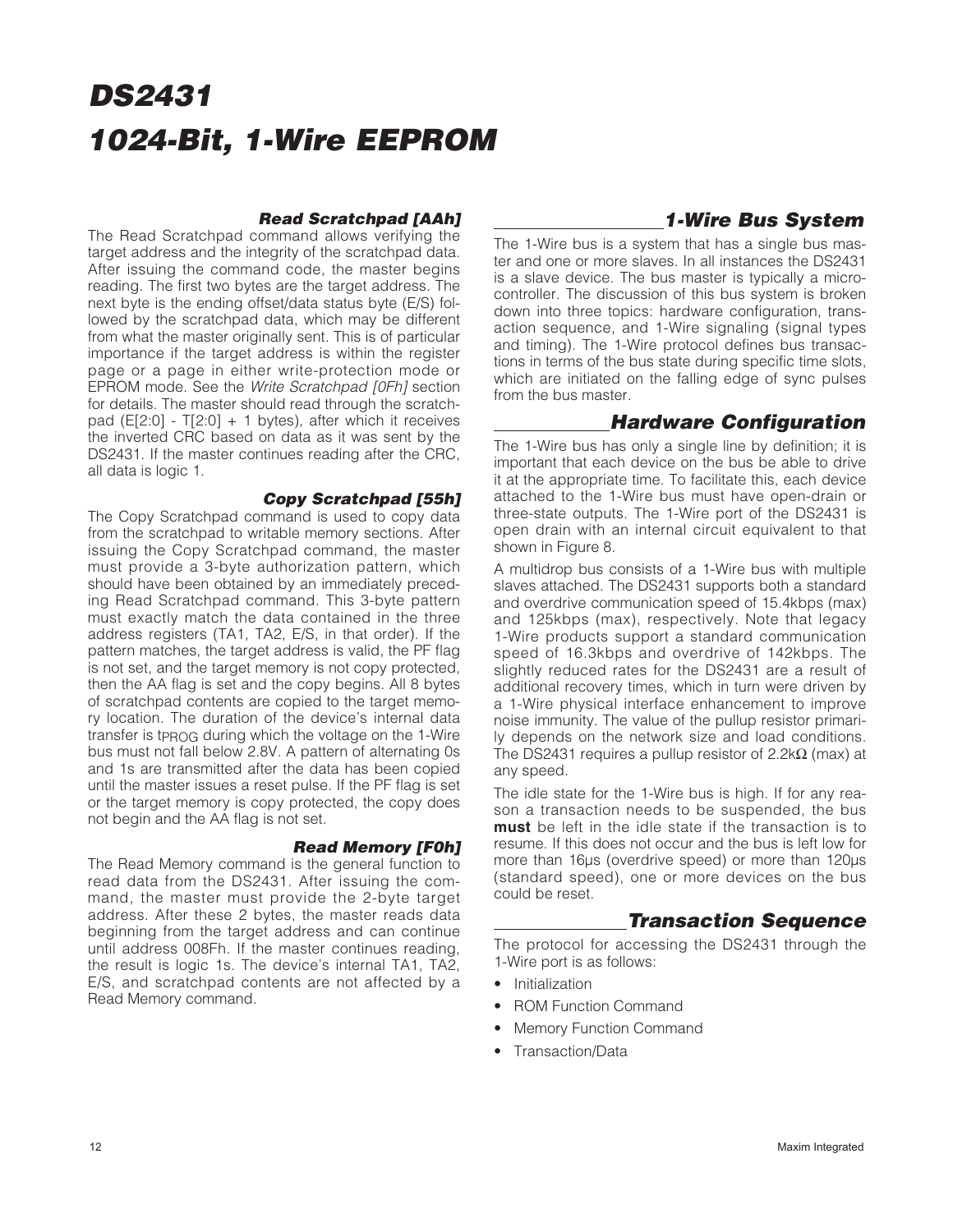

Figure 8. Hardware Configuration

#### **Initialization**

All transactions on the 1-Wire bus begin with an initialization sequence. The initialization sequence consists of a reset pulse transmitted by the bus master followed by presence pulse(s) transmitted by the slave(s). The presence pulse lets the bus master know that the DS2431 is on the bus and is ready to operate. For more details, see the 1-Wire Signaling section.

### **1-Wire ROM Function Commands**

Once the bus master has detected a presence, it can issue one of the seven ROM function commands that the DS2431 supports. All ROM function commands are 8 bits long. A list of these commands follows (see the flowchart in Figure 9).

#### **Read ROM [33h]**

The Read ROM command allows the bus master to read the DS2431's 8-bit family code, unique 48-bit serial number, and 8-bit CRC. This command can only be used if there is a single slave on the bus. If more than one slave is present on the bus, a data collision occurs when all slaves try to transmit at the same time (open drain produces a wired-AND result). The resultant family code and 48-bit serial number result in a mismatch of the CRC.

#### **Match ROM [55h]**

The Match ROM command, followed by a 64-bit ROM sequence, allows the bus master to address a specific DS2431 on a multidrop bus. Only the DS2431 that exactly matches the 64-bit ROM sequence responds to the subsequent memory function command. All other slaves wait for a reset pulse. This command can be used with a single device or multiple devices on the bus.

#### **Search ROM [F0h]**

When a system is initially brought up, the bus master might not know the number of devices on the 1-Wire bus or their registration numbers. By taking advantage of the wired-AND property of the bus, the master can use a process of elimination to identify the registration numbers of all slave devices. For each bit of the registration number, starting with the least significant bit, the bus master issues a triplet of time slots. On the first slot, each slave device participating in the search outputs the true value of its registration number bit. On the second slot, each slave device participating in the search outputs the complemented value of its registration number bit. On the third slot, the master writes the true value of the bit to be selected. All slave devices that do not match the bit written by the master stop participating in the search. If both of the read bits are zero, the master knows that slave devices exist with both states of the bit. By choosing which state to write, the bus master branches in the ROM code tree. After one complete pass, the bus master knows the registration number of a single device. Additional passes identify the registration numbers of the remaining devices. Refer to Application Note 187: 1-Wire Search Algorithm for a detailed discussion, including an example.

#### **Skip ROM [CCh]**

This command can save time in a single-drop bus system by allowing the bus master to access the memory functions without providing the 64-bit ROM code. If more than one slave is present on the bus and, for example, a read command is issued following the Skip ROM command, data collision occurs on the bus as multiple slaves transmit simultaneously (open-drain pulldowns produce a wired-AND result).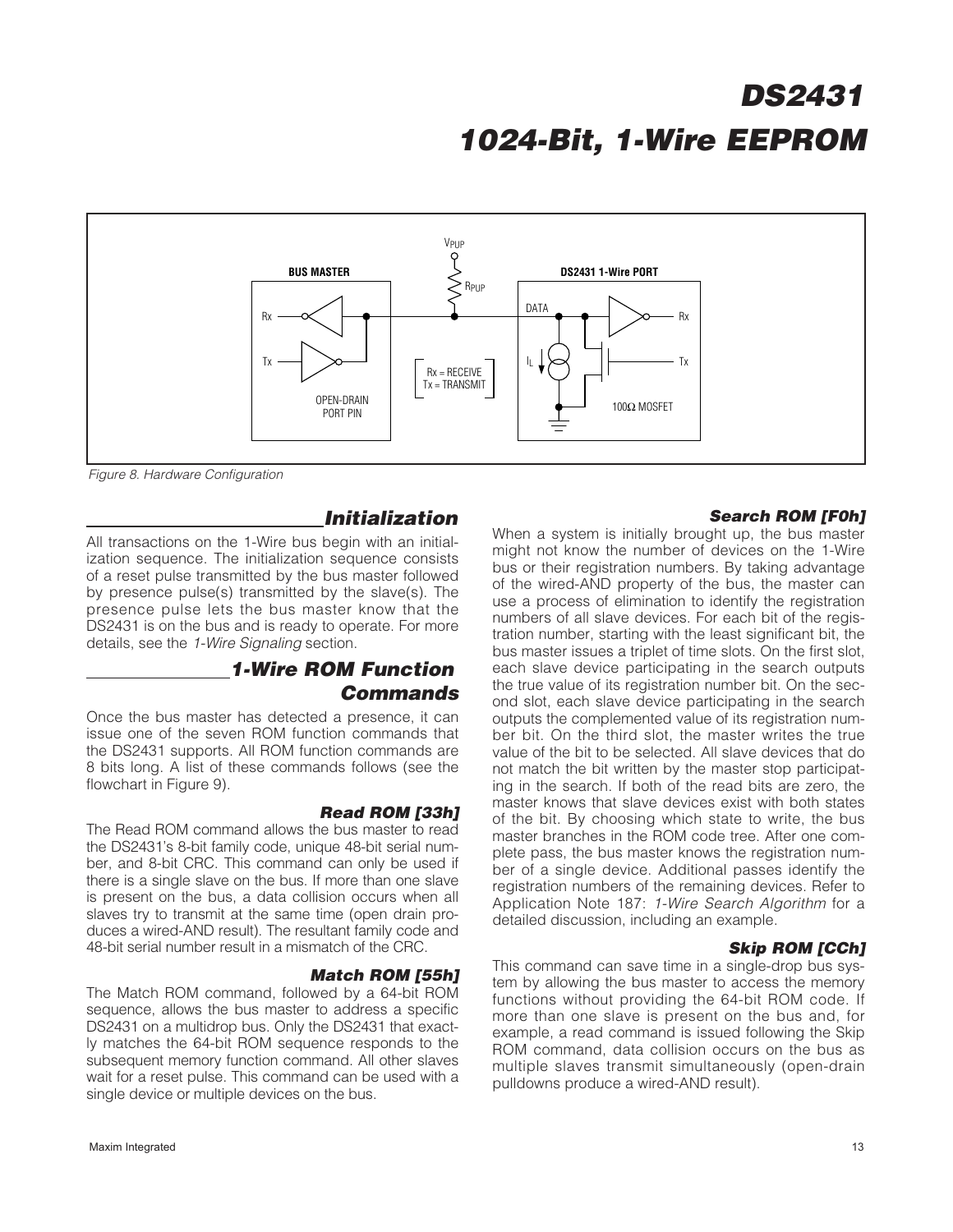

Figure 9a. ROM Functions Flowchart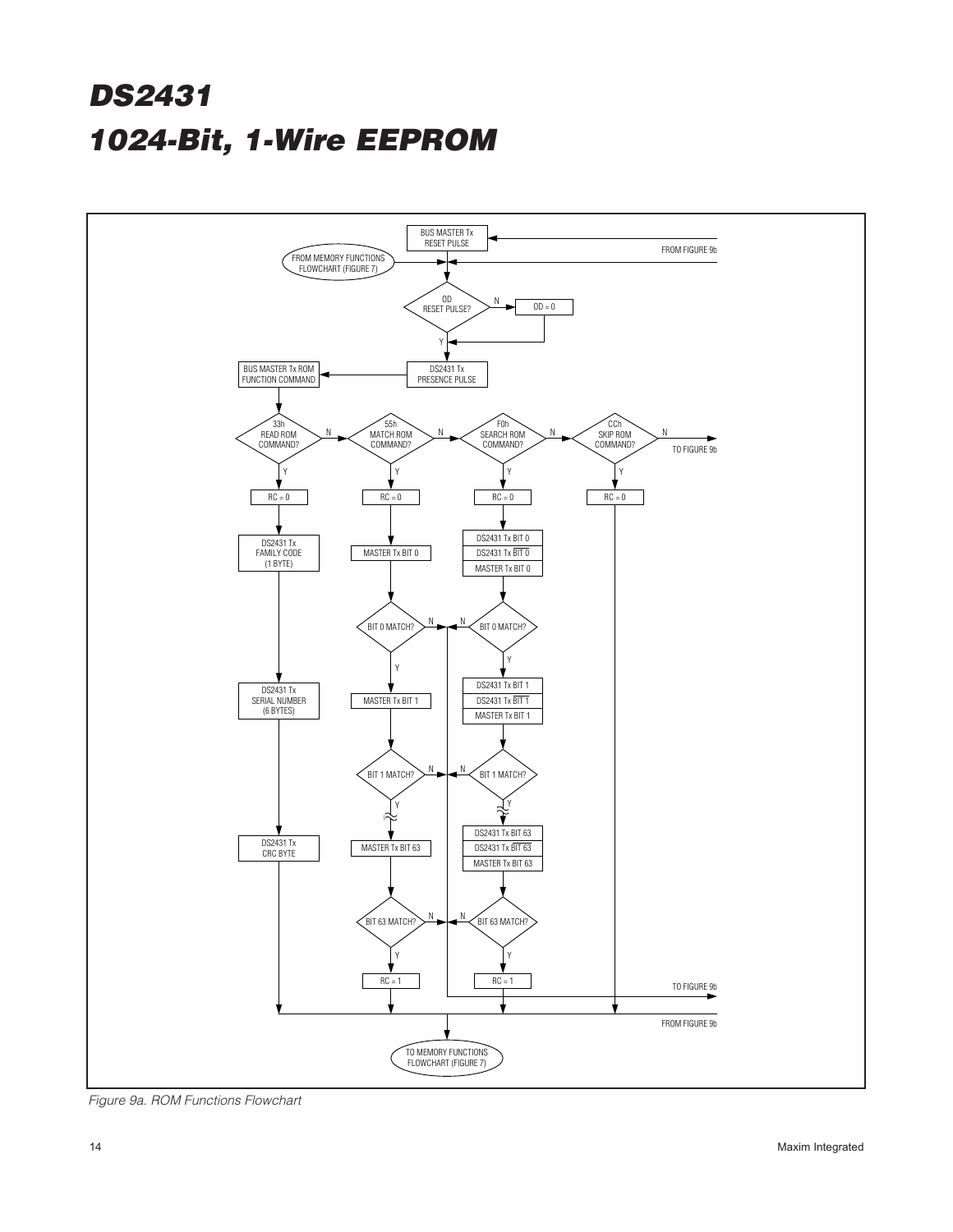

Figure 9b. ROM Functions Flowchart (continued)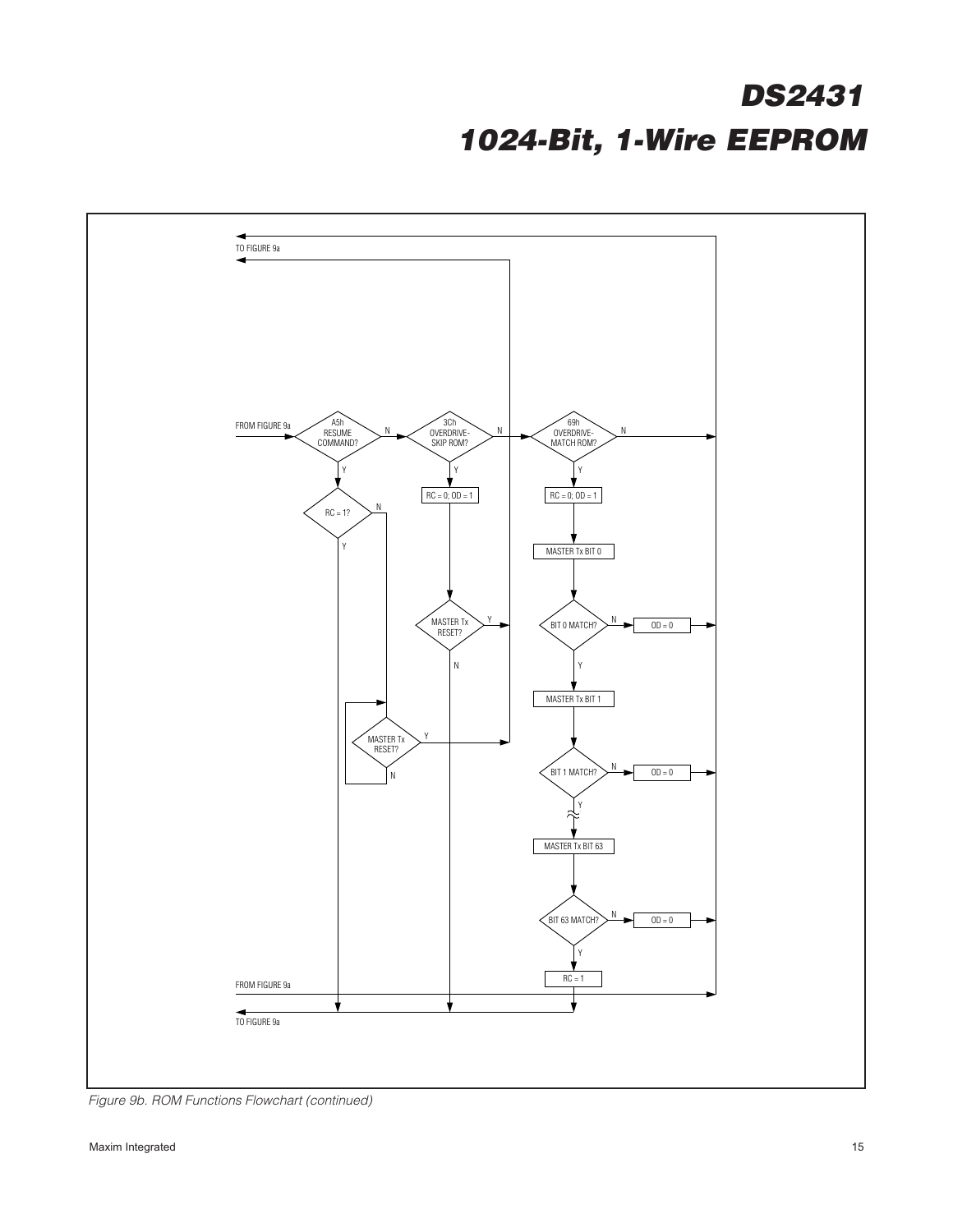#### **Resume [A5h]**

#### To maximize the data throughput in a multidrop environment, the Resume command is available. This command checks the status of the RC bit and, if it is set, directly transfers control to the memory function commands, similar to a Skip ROM command. The only way to set the RC bit is through successfully executing the Match ROM, Search ROM, or Overdrive-Match ROM command. Once the RC bit is set, the device can repeatedly be accessed through the Resume command. Accessing another device on the bus clears the RC bit, preventing two or more devices from simultaneously responding to the Resume command.

#### **Overdrive-Skip ROM [3Ch]**

On a single-drop bus this command can save time by allowing the bus master to access the memory functions without providing the 64-bit ROM code. Unlike the normal Skip ROM command, the Overdrive-Skip ROM command sets the DS2431 into the overdrive mode  $(OD = 1)$ . All communication following this command must occur at overdrive speed until a reset pulse of minimum 480µs duration resets all devices on the bus to standard speed  $(OD = 0)$ .

When issued on a multidrop bus, this command sets all overdrive-supporting devices into overdrive mode. To subsequently address a specific overdrive-supporting device, a reset pulse at overdrive speed must be issued followed by a Match ROM or Search ROM command sequence. This speeds up the time for the search process. If more than one slave supporting overdrive is present on the bus and the Overdrive-Skip ROM command is followed by a read command, data collision occurs on the bus as multiple slaves transmit simultaneously (open-drain pulldowns produce a wired-AND result).

#### **Overdrive-Match ROM [69h]**

The Overdrive-Match ROM command followed by a 64 bit ROM sequence transmitted at overdrive speed allows the bus master to address a specific DS2431 on a multidrop bus and to simultaneously set it in overdrive mode. Only the DS2431 that exactly matches the 64-bit ROM sequence responds to the subsequent memory function command. Slaves already in overdrive mode from a previous Overdrive-Skip ROM or successful Overdrive-Match ROM command remain in overdrive mode. All overdrive-capable slaves return to standard speed at the next reset pulse of minimum 480µs duration. The Overdrive-Match ROM command can be used with a single device or multiple devices on the bus.

### **1-Wire Signaling**

The DS2431 requires strict protocols to ensure data integrity. The protocol consists of four types of signaling on one line: reset sequence with reset pulse and presence pulse, write-zero, write-one, and read-data. Except for the presence pulse, the bus master initiates all falling edges. The DS2431 can communicate at two different speeds: standard speed and overdrive speed. If not explicitly set into the overdrive mode, the DS2431 communicates at standard speed. While in overdrive mode, the fast timing applies to all waveforms.

To get from idle to active, the voltage on the 1-Wire line needs to fall from V<sub>PUP</sub> below the threshold V<sub>TL</sub>. To get from active to idle, the voltage needs to rise from  $V_{II}$  MAX past the threshold  $V_{TH}$ . The time it takes for the voltage to make this rise is seen in Figure 10 as ε, and its duration depends on the pullup resistor (RPUP) used and the capacitance of the 1-Wire network attached. The voltage V<sub>ILMAX</sub> is relevant for the DS2431 when determining a logical level, not triggering any events.

Figure 10 shows the initialization sequence required to begin any communication with the DS2431. A reset pulse followed by a presence pulse indicates that the DS2431 is ready to receive data, given the correct ROM and memory function command. If the bus master uses slew-rate control on the falling edge, it must pull down the line for t $RSTL + tF$  to compensate for the edge. A t<sub>RSTL</sub> duration of 480µs or longer exits the overdrive mode, returning the device to standard speed. If the DS2431 is in overdrive mode and tRSTL is no longer than 80µs, the device remains in overdrive mode. If the device is in overdrive mode and tracture is between 80us and 480µs, the device resets, but the communication speed is undetermined.

After the bus master has released the line it goes into receive mode. Now the 1-Wire bus is pulled to VPUP through the pullup resistor or, in the case of a DS2482 x00 or DS2480B driver, through the active circuitry. When the threshold V<sub>TH</sub> is crossed, the DS2431 waits for tPDH and then transmits a presence pulse by pulling the line low for t $PDL$ . To detect a presence pulse, the master must test the logical state of the 1-Wire line at t<sub>MSP</sub>.

The t<sub>RSTH</sub> window must be at least the sum of tPDHMAX, tPDLMAX, and tRECMIN. Immediately after tracter is expired, the DS2431 is ready for data communication. In a mixed population network, tasted should be extended to minimum 480µs at standard speed and 48µs at overdrive speed to accommodate other 1-Wire devices.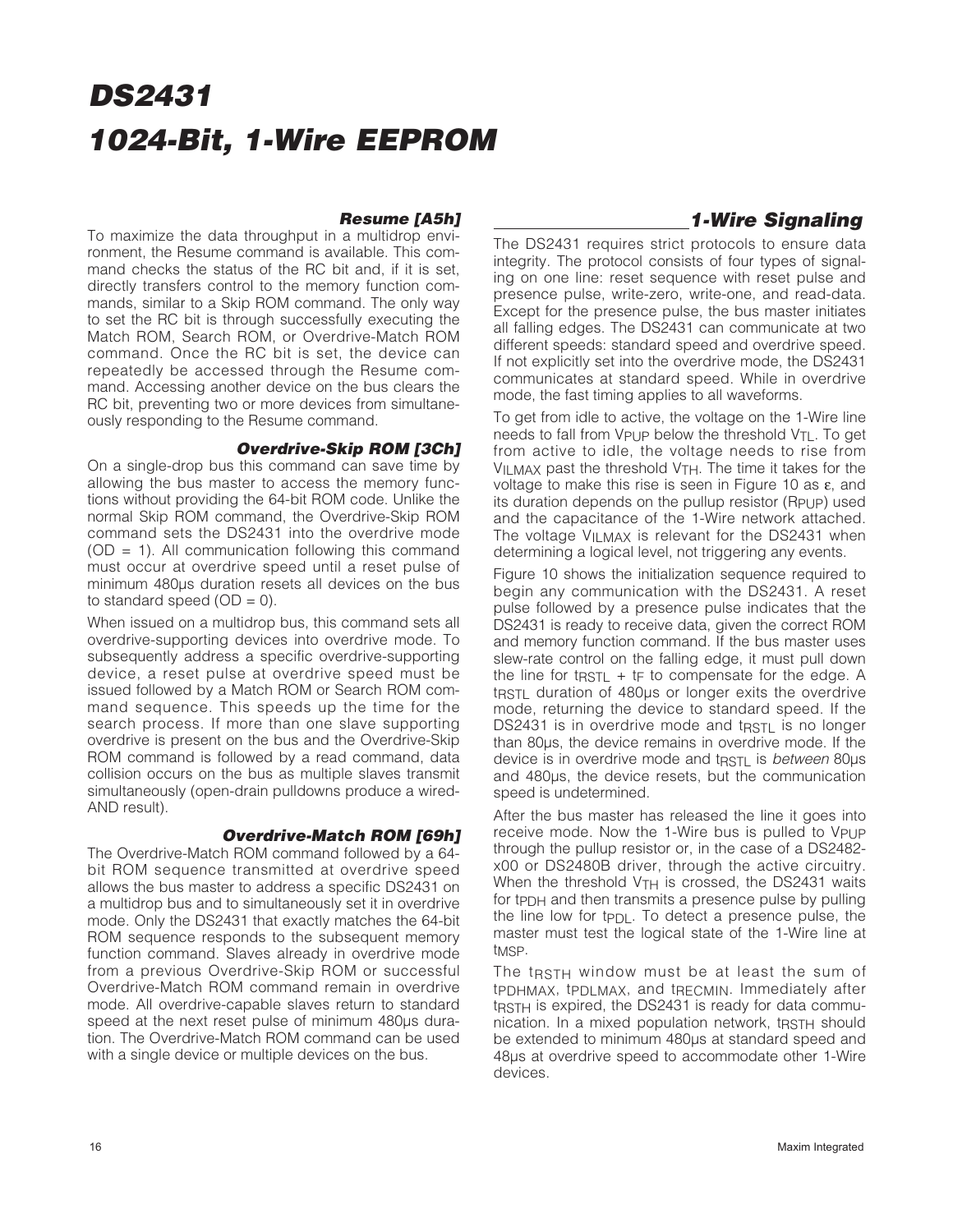

Figure 10. Initialization Procedure: Reset and Presence Pulse

#### **Read/Write Time Slots**

**Master-to-Slave**

Data communication with the DS2431 takes place in time slots that carry a single bit each. Write time slots transport data from bus master to slave. Read time slots transfer data from slave to master. Figure 11 illustrates the definitions of the write and read time slots.

All communication begins with the master pulling the data line low. As the voltage on the 1-Wire line falls below the threshold  $V_{\text{TI}}$ , the DS2431 starts its internal timing generator that determines when the data line is sampled during a write time slot and how long data is valid during a read time slot.

For a **write-one** time slot, the voltage on the data line must have crossed the V<sub>TH</sub> threshold before the writeone low time tW1LMAX is expired. For a **write-zero** time slot, the voltage on the data line must stay below the V<sub>TH</sub> threshold until the write-zero low time two MIN is expired. For the most reliable communication, the voltage on the data line should not exceed VILMAX during the entire twoL or tw<sub>1</sub>L window. After the V<sub>TH</sub> threshold has been crossed, the DS2431 needs a recovery time t<sub>RFC</sub> before it is ready for the next time slot.

#### **Slave-to-Master**

A **read-data** time slot begins like a write-one time slot. The voltage on the data line must remain below  $V_{TL}$ until the read low time t<sub>RL</sub> is expired. During the t<sub>RL</sub> window, when responding with a 0, the DS2431 starts pulling the data line low; its internal timing generator determines when this pulldown ends and the voltage starts rising again. When responding with a 1, the DS2431 does not hold the data line low at all, and the voltage starts rising as soon as tRL is over.

The sum of t<sub>RL</sub> +  $\delta$  (rise time) on one side and the internal timing generator of the DS2431 on the other side define the master sampling window (tMSRMIN to tMSRMAX), in which the master must perform a read from the data line. For the most reliable communication, t<sub>RL</sub> should be as short as permissible, and the master should read close to but no later than tMSRMAX. After reading from the data line, the master must wait until tSLOT is expired. This guarantees sufficient recovery time t<sub>RFC</sub> for the DS2431 to get ready for the next time slot. Note that tREC specified herein applies only to a single DS2431 attached to a 1-Wire line. For multidevice configurations, tREC must be extended to accommodate the additional 1-Wire device input capacitance. Alternatively, an interface that performs active pullup during the 1-Wire recovery time such as the DS2482 x00 or DS2480B 1-Wire line drivers can be used.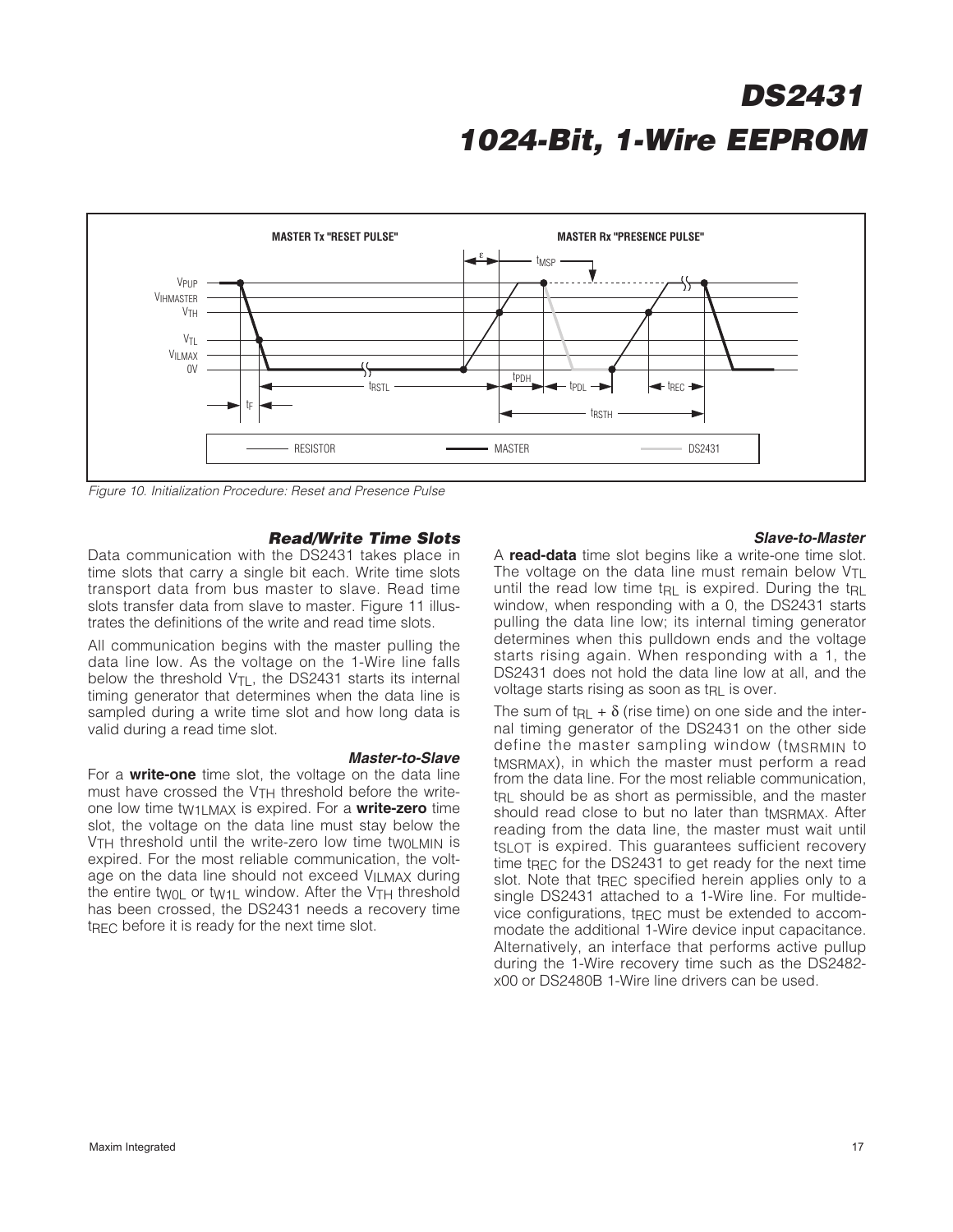

Figure 11. Read/Write Timing Diagrams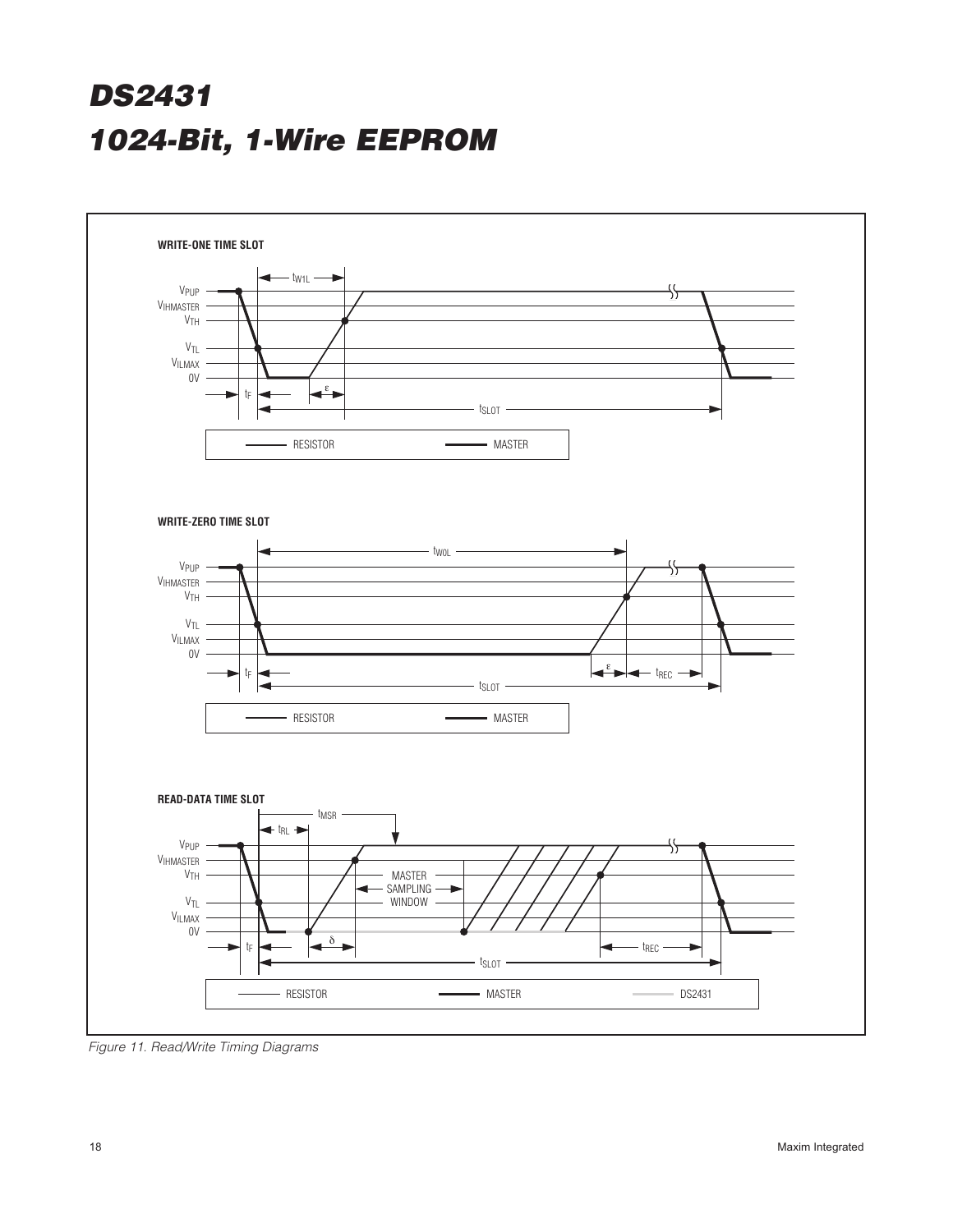### **Improved Network Behavior (Switchpoint Hysteresis)**

In a 1-Wire environment, line termination is possible only during transients controlled by the bus master (1-Wire driver). 1-Wire networks, therefore, are susceptible to noise of various origins. Depending on the physical size and topology of the network, reflections from end points and branch points can add up or cancel each other to some extent. Such reflections are visible as glitches or ringing on the 1-Wire communication line. Noise coupled onto the 1-Wire line from external sources can also result in signal glitching. A glitch during the rising edge of a time slot can cause a slave device to lose synchronization with the master and, consequently, result in a Search ROM command coming to a dead end or cause a device-specific function command to abort. For better performance in network applications, the DS2431 uses a new 1-Wire front-end, which makes it less sensitive to noise.

The DS2431's 1-Wire front-end differs from traditional slave devices in three characteristics.

- 1) There is additional lowpass filtering in the circuit that detects the falling edge at the beginning of a time slot. This reduces the sensitivity to high-frequency noise. This additional filtering does not apply at overdrive speed.
- 2) There is a hysteresis at the low-to-high switching threshold VTH. If a negative glitch crosses VTH but does not go below  $VTH - VHY$ , it is not recognized (Figure 12, Case A). The hysteresis is effective at any 1-Wire speed.
- 3) There is a time window specified by the rising edge hold-off time tREH during which glitches are ignored, even if they extend below the V<sub>TH</sub> - V<sub>HY</sub> threshold

(Figure 12, Case B, tGL < tREH). Deep voltage drops or glitches that appear late after crossing the VTH threshold and extend beyond the tREH window cannot be filtered out and are taken as the beginning of a new time slot (Figure 12, Case C,  $t_{\text{GI}} \ge \text{t}_{\text{RFH}}$ ).

Devices that have the parameters VHY and tRFH specified in their electrical characteristics use the improved 1-Wire front-end.

### **CRC Generation**

The DS2431 uses two different types of CRCs. One CRC is an 8-bit type and is stored in the most significant byte of the 64-bit ROM. The bus master can compute a CRC value from the first 56 bits of the 64-bit ROM and compare it to the value stored within the DS2431 to determine if the ROM data has been received error-free. The equivalent polynomial function of this CRC is  $X^8 + X^5 + X^4 + 1$ . This 8-bit CRC is received in the true (noninverted) form. It is computed at the factory and lasered into the ROM.

The other CRC is a 16-bit type, generated according to the standardized CRC-16 polynomial function  $X^{16} + X^{15}$  $+ X<sup>2</sup> + 1$ . This CRC is used for fast verification of a data transfer when writing to or reading from the scratchpad. In contrast to the 8-bit CRC, the 16-bit CRC is always communicated in the inverted form. A CRC generator inside the DS2431 chip (Figure 13) calculates a new 16 bit CRC, as shown in the command flowchart (Figure 7). The bus master compares the CRC value read from the device to the one it calculates from the data and decides whether to continue with an operation or to reread the portion of the data with the CRC error.

With the Write Scratchpad command, the CRC is generated by first clearing the CRC generator and then shifting in the command code, the target addresses TA1 and TA2, and all the data bytes as they were sent



Figure 12. Noise Suppression Scheme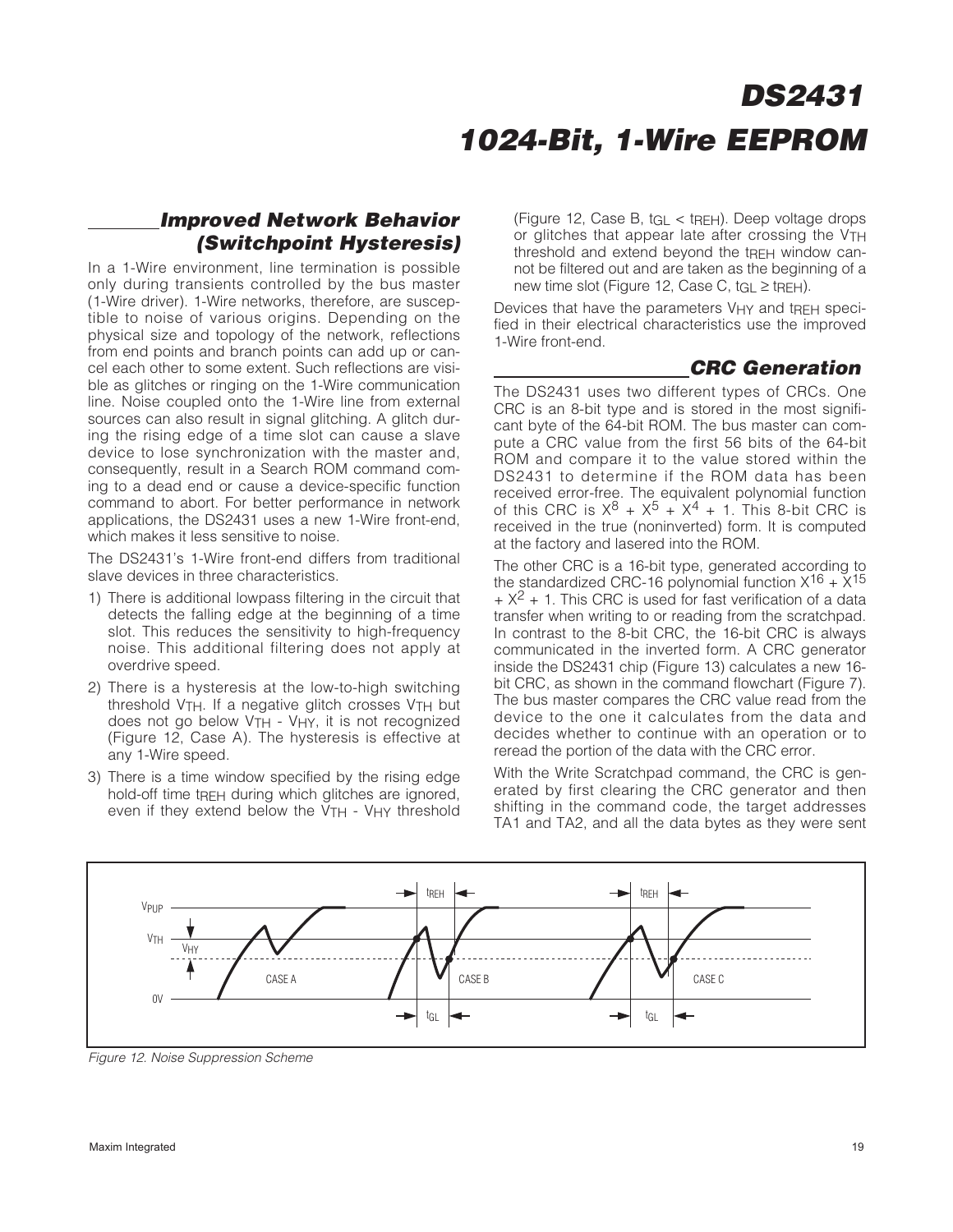

Figure 13. CRC-16 Hardware Description and Polynomial

by the bus master. The DS2431 transmits this CRC only if  $E[2:0] = 111b$ .

With the Read Scratchpad command, the CRC is generated by first clearing the CRC generator and then shifting in the command code, the target addresses TA1 and TA2, the E/S byte, and the scratchpad data as they were sent by the DS2431. The DS2431 transmits this CRC only if the reading continues through the end of the scratchpad. For more information on generating CRC values, refer to Application Note 27.

**Command-Specific 1-Wire Communication Protocol—Legend**

| <b>SYMBOL</b>              | <b>DESCRIPTION</b>                                                                                 |
|----------------------------|----------------------------------------------------------------------------------------------------|
| <b>RST</b>                 | 1-Wire reset pulse generated by master.                                                            |
| <b>PD</b>                  | 1-Wire presence pulse generated by slave.                                                          |
| Select                     | Command and data to satisfy the ROM function protocol.                                             |
| <b>WS</b>                  | Command "Write Scratchpad."                                                                        |
| <b>RS</b>                  | Command "Read Scratchpad."                                                                         |
| <b>CPS</b>                 | Command "Copy Scratchpad."                                                                         |
| <b>RM</b>                  | Command "Read Memory."                                                                             |
| <b>TA</b>                  | Target address TA1, TA2.                                                                           |
| TA-E/S                     | Target address TA1, TA2 with E/S byte.                                                             |
| $<8-T[2:0]$ bytes $>$      | Transfer of as many bytes as needed to reach the end of the scratchpad for a given target address. |
| <data eom="" to=""></data> | Transfer of as many data bytes as are needed to reach the end of the memory.                       |
| CRC-16                     | Transfer of an inverted CRC-16.                                                                    |
| FF Loop                    | Indefinite loop where the master reads FF bytes.                                                   |
| AA Loop                    | Indefinite loop where the master reads AA bytes.                                                   |
| Programming                | Data transfer to EEPROM; no activity on the 1-Wire bus permitted during this time.                 |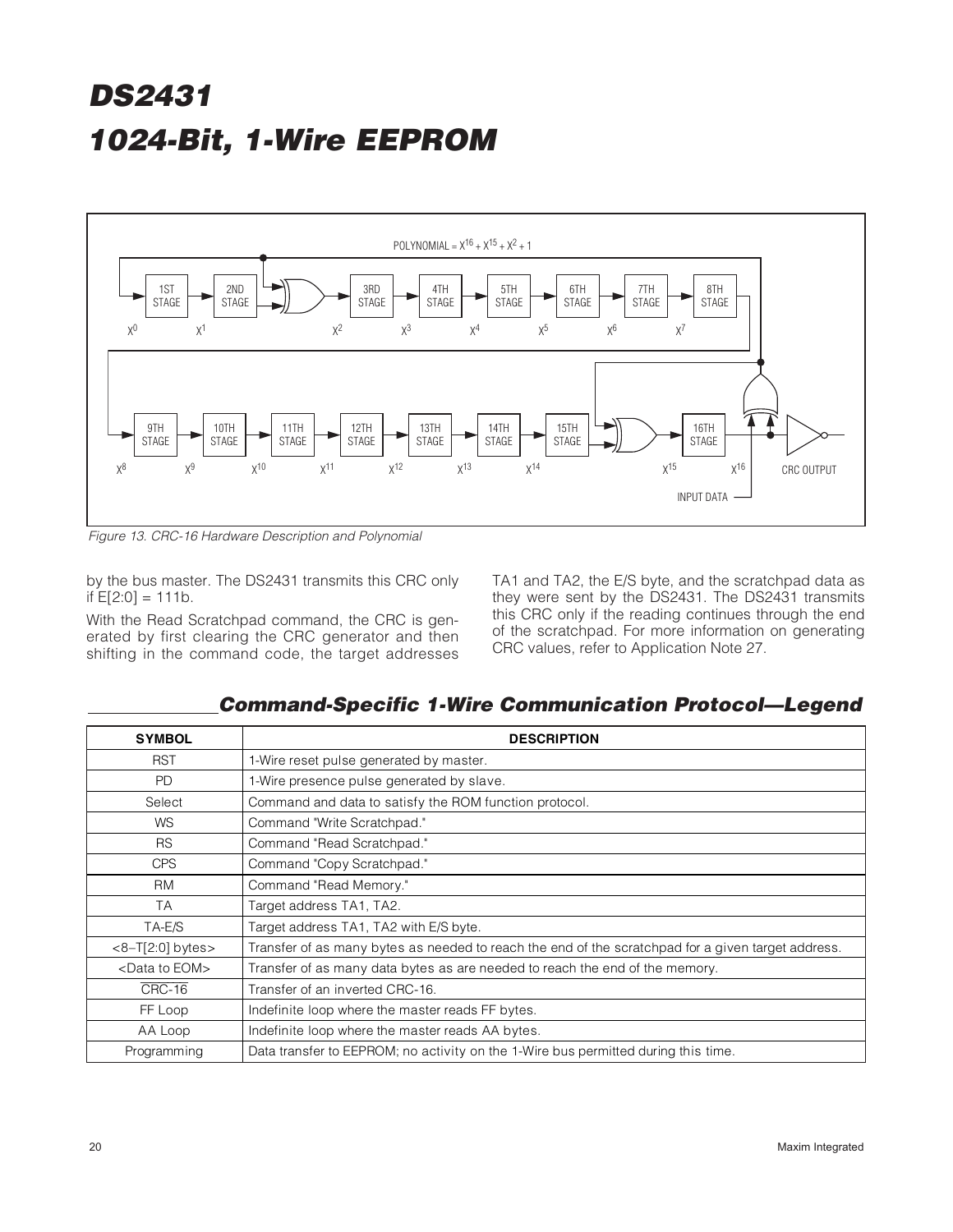### **Command-Specific 1-Wire Communication Protocol—Color Codes**

Master to Slave Slave to Master Programming

### **1-Wire Communication Examples**

| <b>Write Scratchpad (Cannot Fail)</b><br>PD   Select   WS   TA $ $ <8-T[2:0] bytes> $ $ CRC-16   FF Loop<br><b>RST</b> |
|------------------------------------------------------------------------------------------------------------------------|
| <b>Read Scratchpad (Cannot Fail)</b><br>PD   Select   RS   TA-E/S   <8-T[2:0] bytes>   CRC-16   FF Loop<br><b>RST</b>  |
| <b>Copy Scratchpad (Success)</b><br><b>RST</b><br>PD   Select   CPS   TA-E/S   Programming<br>AA Loop                  |
| Copy Scratchpad (Invalid Address or PF = 1 or Copy Protected)<br><b>RST</b><br>PD   Select   CPS   TA-E/S  <br>FF Loop |
| <b>Read Memory (Success)</b><br><b>RST</b><br>PD   Select   RM   TA   <data eom="" to="">   FF Loop</data>             |
| <b>Read Memory (Invalid Address)</b><br>Select   RM<br><b>RST</b><br>PD<br>TA FF Loop                                  |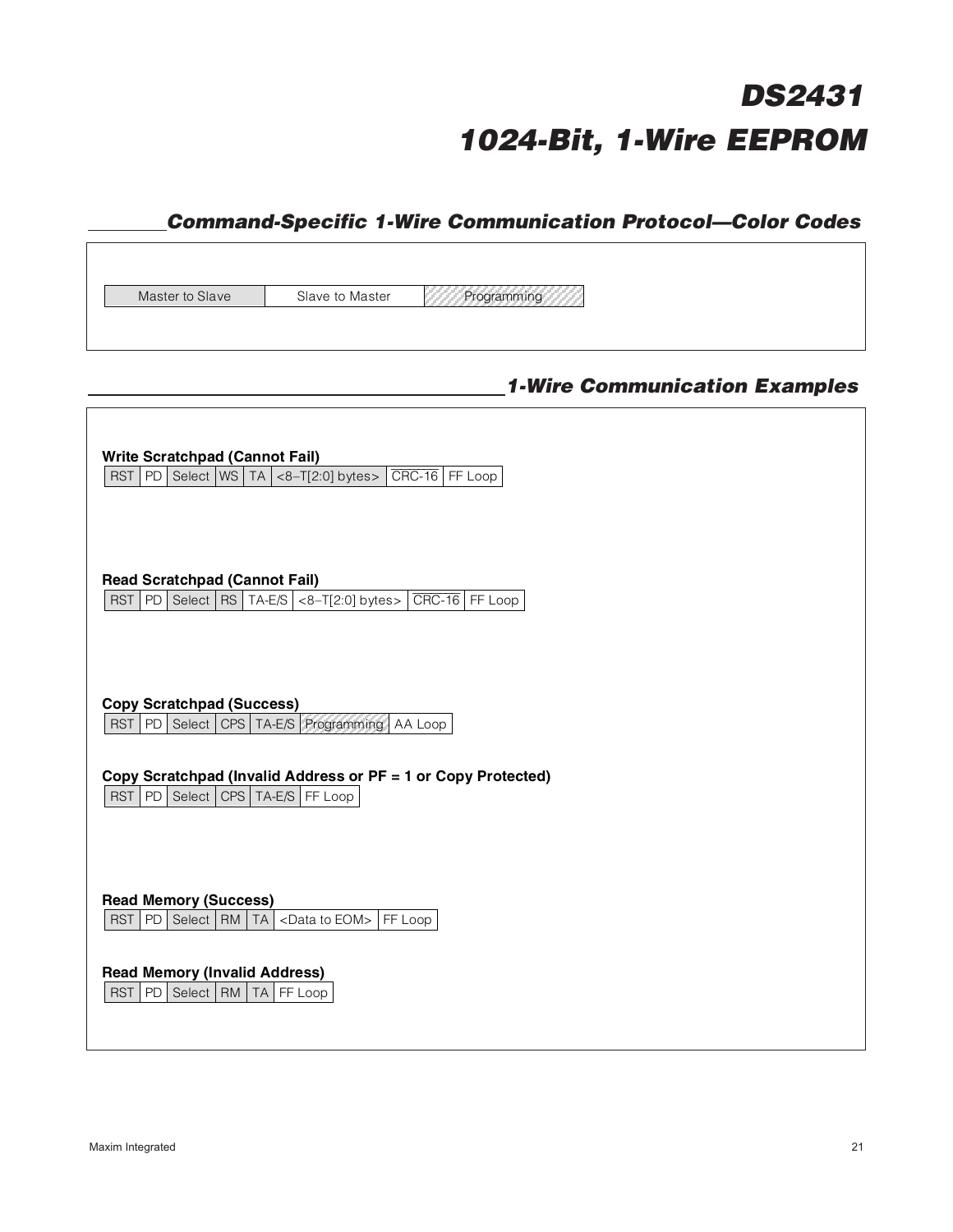### **Memory Function Example**

Write to the first 8 bytes of memory page 1. Read the entire memory.

With only a single DS2431 connected to the bus master, the communication looks like this:

| <b>MASTER MODE</b> | <b>DATA (LSB FIRST)</b> | <b>COMMENTS</b>                                 |  |  |  |
|--------------------|-------------------------|-------------------------------------------------|--|--|--|
| Tx                 | (Reset)                 | Reset pulse                                     |  |  |  |
| Rx                 | (Presence)              | Presence pulse                                  |  |  |  |
| <b>Tx</b>          | CCh                     | Issue "Skip ROM" command                        |  |  |  |
| Tx                 | 0Fh                     | Issue "Write Scratchpad" command                |  |  |  |
| Tx                 | 20h                     | TA1, beginning offset = $20h$                   |  |  |  |
| <b>Tx</b>          | 00h                     | TA2, address = $0020h$                          |  |  |  |
| Tx                 | <8 Data Bytes>          | Write 8 bytes of data to scratchpad             |  |  |  |
| <b>Rx</b>          | <2 Bytes CRC-16>        | Read CRC to check for data integrity            |  |  |  |
| <b>Tx</b>          | (Reset)                 | Reset pulse                                     |  |  |  |
| <b>Rx</b>          | (Presence)              | Presence pulse                                  |  |  |  |
| Tx                 | CCh                     | Issue "Skip ROM" command                        |  |  |  |
| Tx                 | AAh                     | Issue "Read Scratchpad" command                 |  |  |  |
| Rx                 | 20h                     | Read TA1, beginning offset = 20h                |  |  |  |
| <b>Rx</b>          | 00h                     | Read TA2, address = 0020h                       |  |  |  |
| Rx                 | 07h                     | Read E/S, ending offset = $111b$ , AA, PF = 0   |  |  |  |
| Rx                 | <8 Data Bytes>          | Read scratchpad data and verify                 |  |  |  |
| <b>Rx</b>          | <2 Bytes CRC-16>        | Read CRC to check for data integrity            |  |  |  |
| Tx                 | (Reset)                 | Reset pulse                                     |  |  |  |
| <b>Rx</b>          | (Presence)              | Presence pulse                                  |  |  |  |
| Tx                 | CCh                     | Issue "Skip ROM" command                        |  |  |  |
| Tx                 | 55h                     | Issue "Copy Scratchpad" command                 |  |  |  |
| Tx                 | 20h                     | TA1                                             |  |  |  |
| Tx                 | 00h                     | TA <sub>2</sub><br>(AUTHORIZATION CODE)         |  |  |  |
| Tx                 | 07h                     | E/S                                             |  |  |  |
|                    | <1-Wire Idle High>      | Wait tpROGMAX for the copy function to complete |  |  |  |
| Rx                 | AAh                     | Read copy status, AAh = success                 |  |  |  |
| Tx                 | (Reset)                 | Reset pulse                                     |  |  |  |
| <b>Rx</b>          | (Presence)              | Presence pulse                                  |  |  |  |
| Tx                 | CCh                     | Issue "Skip ROM" command                        |  |  |  |
| Tx                 | <b>F0h</b>              | Issue "Read Memory" command                     |  |  |  |
| Tx                 | 00h                     | TA1, beginning offset = 00h                     |  |  |  |
| Tx                 | 00h                     | TA2, address = $0000h$                          |  |  |  |
| Rx                 | <144 Data Bytes>        | Read the entire memory                          |  |  |  |
| Tx                 | (Reset)                 | Reset pulse                                     |  |  |  |
| Rx                 | (Presence)              | Presence pulse                                  |  |  |  |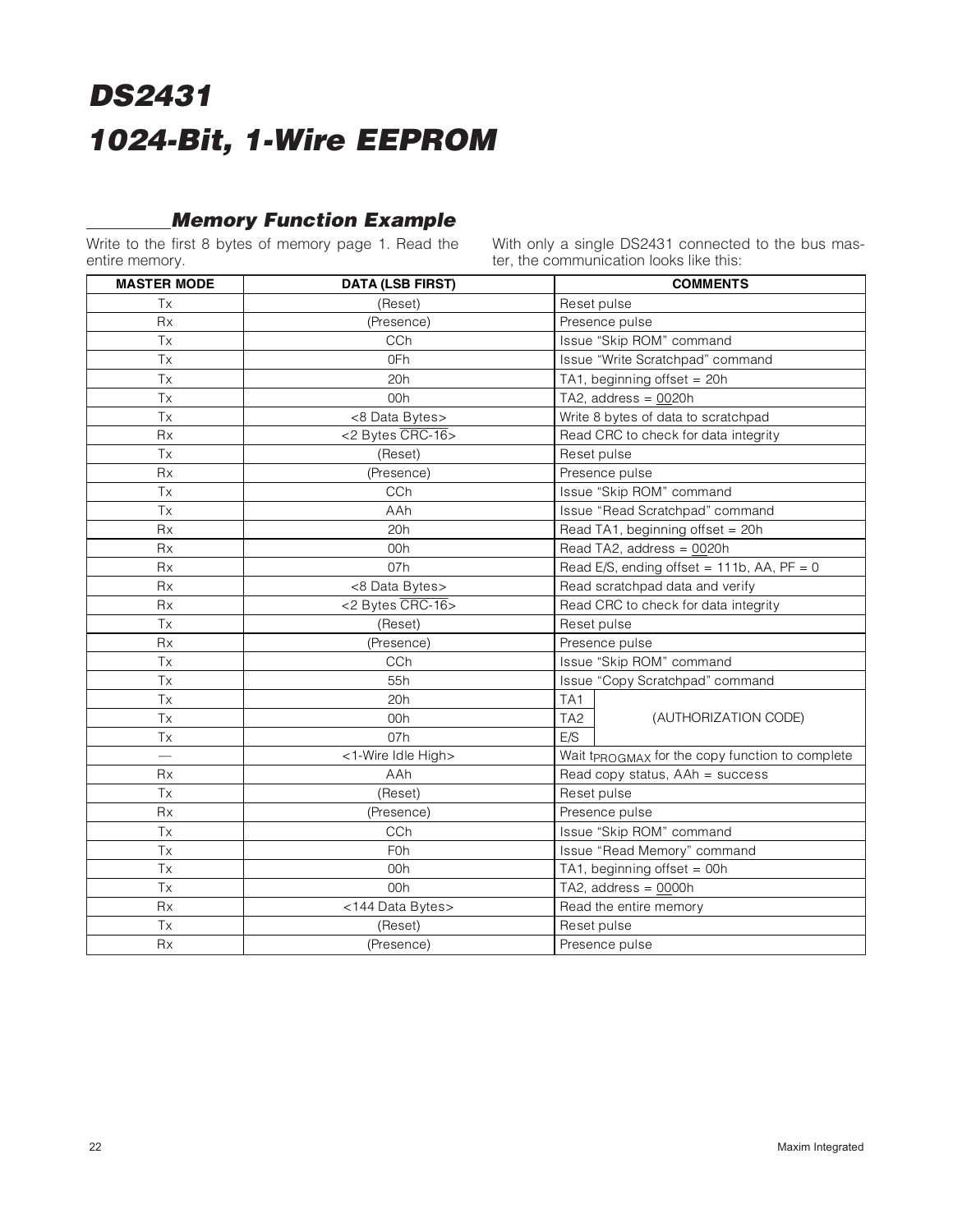### **Pin Configurations**

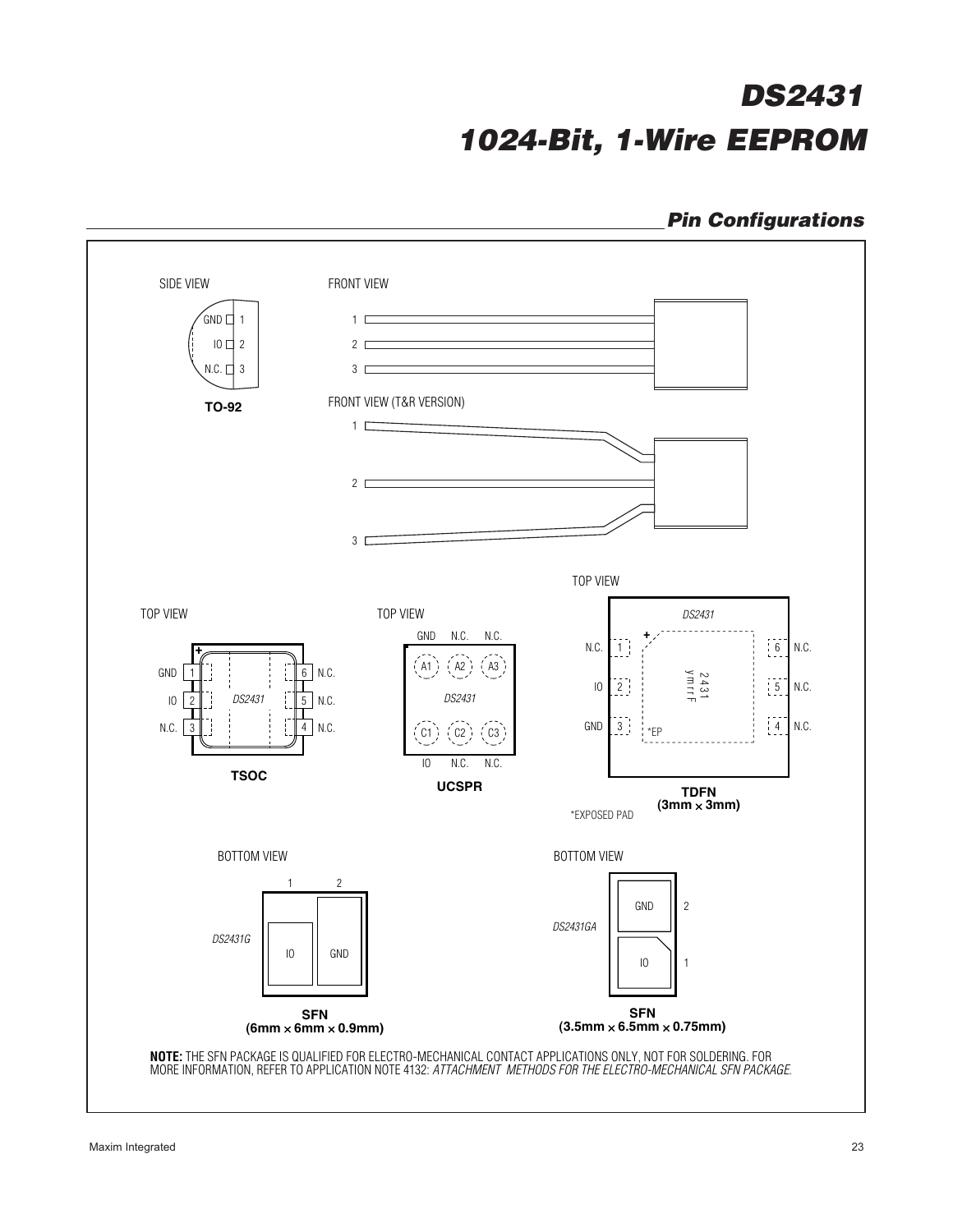

**SFN Package Orientation on Tape and Reel**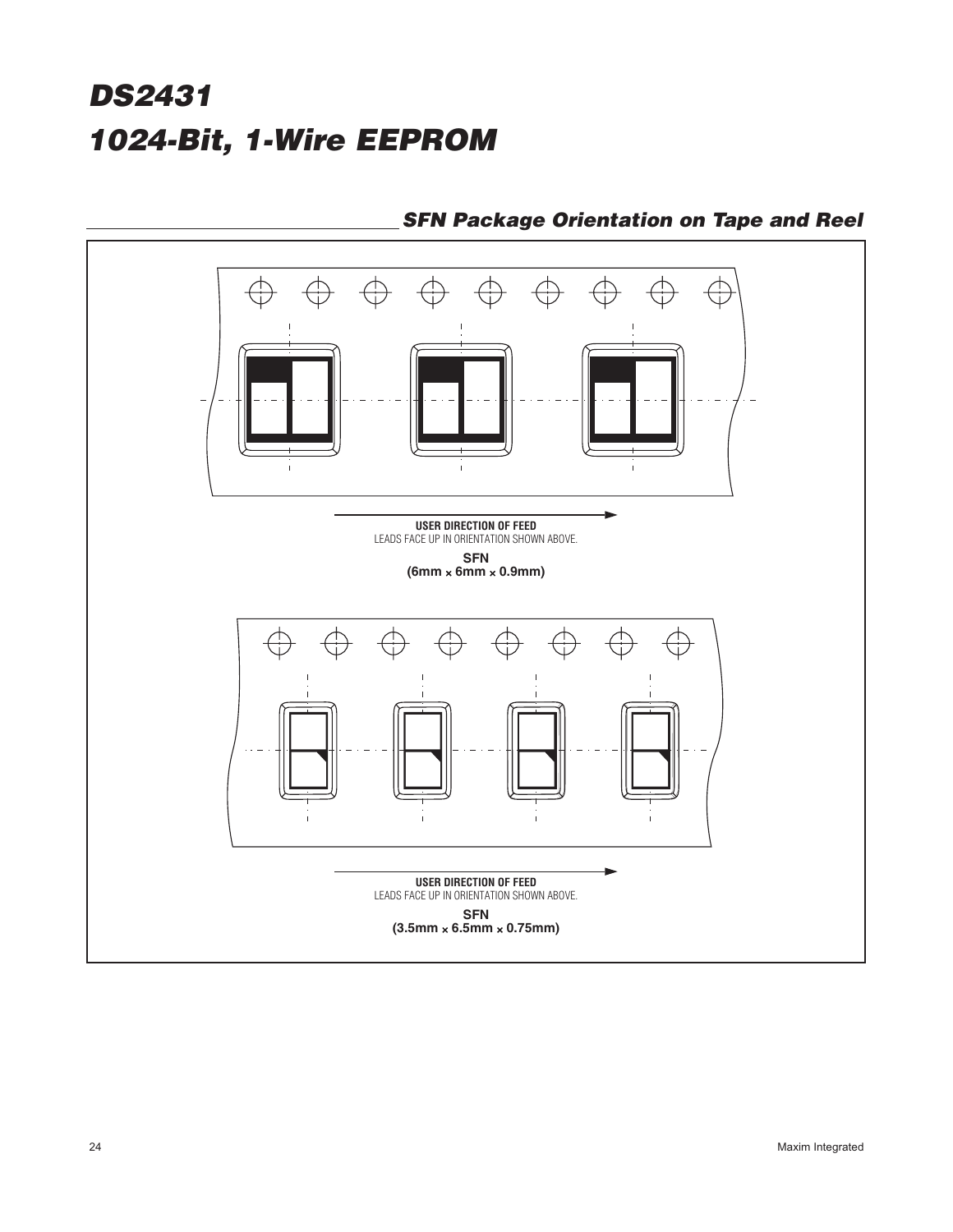### **Package Information**

For the latest package outline information and land patterns (footprints), go to **www.maximintegrated.com/packages**. Note that a "+", "#", or "-" in the package code indicates RoHS status only. Package drawings may show a different suffix character, but the drawing pertains to the package regardless of RoHS status.

| <b>PACKAGE TYPE</b>        | <b>PACKAGE CODE</b> | <b>OUTLINE NO.</b> | <b>LAND PATTERN NO.</b>                  |
|----------------------------|---------------------|--------------------|------------------------------------------|
| 3 TO-92 (Bulk)             | $Q3 + 1$            | 21-0248            |                                          |
| 3 TO-92 (T&R)              | $Q3+4$              | 21-0250            |                                          |
| 6 TSOC                     | $D6+1$              | 21-0382            | 90-0321                                  |
| $2$ SFN (6mm $\times$ 6mm) | $G266N+1$           | 21-0390            |                                          |
| 2 SFN (3.5mm x 6.5mm)      | T23A6N+1            | 21-0575            |                                          |
| 6 TDFN-EP                  | $T633+2$            | 21-0137            | 90-0058                                  |
| 6 UCSPR                    | BR622+1             | 21-0376            | Refer to<br><b>Application Note 1891</b> |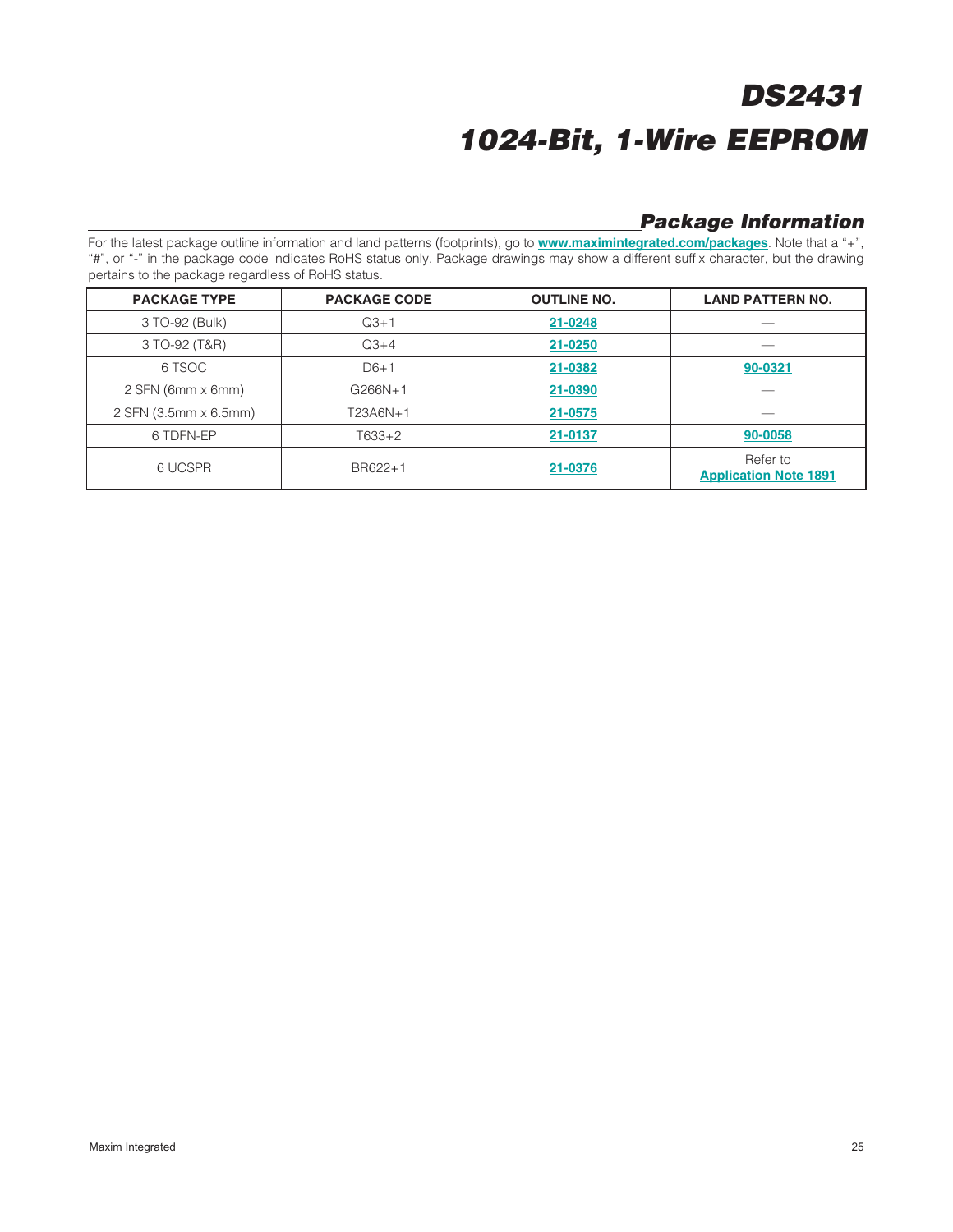### **Revision History**

| <b>REVISION</b><br><b>NUMBER</b> | <b>REVISION</b><br><b>DATE</b> | <b>DESCRIPTION</b>                                                                                                                                                                                                                                                                                                                                                                                                                                                                                                         | <b>PAGES</b><br><b>CHANGED</b> |
|----------------------------------|--------------------------------|----------------------------------------------------------------------------------------------------------------------------------------------------------------------------------------------------------------------------------------------------------------------------------------------------------------------------------------------------------------------------------------------------------------------------------------------------------------------------------------------------------------------------|--------------------------------|
| $\mathbf 0$                      | 050704                         | Initial release                                                                                                                                                                                                                                                                                                                                                                                                                                                                                                            |                                |
| 1                                |                                | Replaced Pin Configuration                                                                                                                                                                                                                                                                                                                                                                                                                                                                                                 | $\mathbf{1}$                   |
|                                  | 081604                         | In the Electrical Characteristics table, changed V <sub>TL(MIN)</sub> from 0.5V to 0.46V and<br>V <sub>TL(MAX)</sub> from 4.1V to 4.4V; changed V <sub>HY(MIN)</sub> from 0.22V to 0.21V                                                                                                                                                                                                                                                                                                                                   | $\mathbf{2}$                   |
|                                  |                                | In the Copy Scratchpad [55h] section, corrected the copy time from 13ms to 12.5ms                                                                                                                                                                                                                                                                                                                                                                                                                                          | 14                             |
| $\overline{c}$                   | 090506                         | Added the SFN package and updated the Ordering Information table                                                                                                                                                                                                                                                                                                                                                                                                                                                           | 1, 24                          |
|                                  |                                | In the Pin Configuration, added a note to the CSP package outline "*See package<br>reliability report for important guidelines on qualified usage conditions."                                                                                                                                                                                                                                                                                                                                                             | 1                              |
|                                  |                                | In the Electrical Characteristics table, changed the t <sub>PROG</sub> (programming time) EC<br>table parameter from 12.5ms to 10ms for version A2 (see also pages 1, 13).<br>Removed tFPD and updated tPDH, tMSP, twoL accordingly. Changed IPROG max to<br>0.8mA to match GBD                                                                                                                                                                                                                                            | 1, 2, 3, 13                    |
|                                  |                                | Updated Memory Function Example table                                                                                                                                                                                                                                                                                                                                                                                                                                                                                      | 23                             |
|                                  |                                | Added CSP package outline drawing number to Pin Configuration                                                                                                                                                                                                                                                                                                                                                                                                                                                              | $\mathbf{1}$                   |
|                                  |                                | Changed V <sub>TL(MIN)</sub> from 0.46V to 0.5V in the Electrical Characteristics table                                                                                                                                                                                                                                                                                                                                                                                                                                    | $\mathbf{2}$                   |
| $\ensuremath{\mathsf{3}}$        | 122106                         | In the Absolute Maximum Ratings, changed storage temp to -55°C to +125°C; in the<br>Electrical Characteristics table, changed V <sub>TH</sub> , V <sub>TL</sub> based on V <sub>PUP</sub> and data retention<br>to 40 years min at 85°C; added note to retention spec: "EEPROM writes can become<br>nonfunctional after the data-retention time is exceeded. Long-term storage at<br>elevated temperatures is not recommended; the device can lose its write capability<br>after 10 years at +125°C or 40 years at +85°C." | 1, 2, 3                        |
|                                  |                                | In the Ordering Information table, removed all leaded part numbers and added the<br>TDFN-EP package                                                                                                                                                                                                                                                                                                                                                                                                                        | 1, 24                          |
|                                  | 102207                         | In the Electrical Characteristics table, changed the VIL(MAX) spec from 0.3V to 0.5V;<br>removed $\epsilon$ from the tw1L(MAX) spec; added Note 17 to twoL spec; updated EC table<br>Notes 17 and 18; corrected Note 20                                                                                                                                                                                                                                                                                                    | 2, 3                           |
|                                  |                                | Added EP function to the Pin Description table                                                                                                                                                                                                                                                                                                                                                                                                                                                                             | 3                              |
| 4                                |                                | Added ε to Figure 11 Write-Zero Time Slot                                                                                                                                                                                                                                                                                                                                                                                                                                                                                  | 19                             |
|                                  |                                | In the Pin Configuration, added the package drawing information/weblink and a note<br>that the SFN package is qualified for electro-mechanical contact applications only,<br>not for soldering. Added the SFN Package Orientation on Tape-and-Reel section. In<br>the Ordering Information, added note to contact factory for availability of the UCSPR<br>package. Added note that TO-92 T&R leads are formed to approximately 100-mil<br>spacing                                                                         | 24                             |
| 5                                | 032008                         | In the SFN Pin Configuration, added reference to Application Note 4132                                                                                                                                                                                                                                                                                                                                                                                                                                                     | 24                             |
|                                  |                                | Added Package Information table                                                                                                                                                                                                                                                                                                                                                                                                                                                                                            | 25                             |
| 6                                | 8/08                           | Created newer template-style data sheet                                                                                                                                                                                                                                                                                                                                                                                                                                                                                    | All                            |
| $\overline{7}$                   | 6/09                           | Deleted "contact factory" note in Ordering Information; updated Pin Description and<br>Pin Configurations to reflect changes in pin assignment of UCSPR package                                                                                                                                                                                                                                                                                                                                                            | 1, 5, 23                       |
| 8                                | 10/09                          | Corrected part number in Ordering Information table                                                                                                                                                                                                                                                                                                                                                                                                                                                                        | 1                              |
| $\boldsymbol{9}$                 | 12/10                          | Deleted the automotive version reference in the Features section                                                                                                                                                                                                                                                                                                                                                                                                                                                           | $\mathbf{1}$                   |
| 10                               | 3/11                           | Added the automotive version reference to the Features section                                                                                                                                                                                                                                                                                                                                                                                                                                                             | $\mathbf{1}$                   |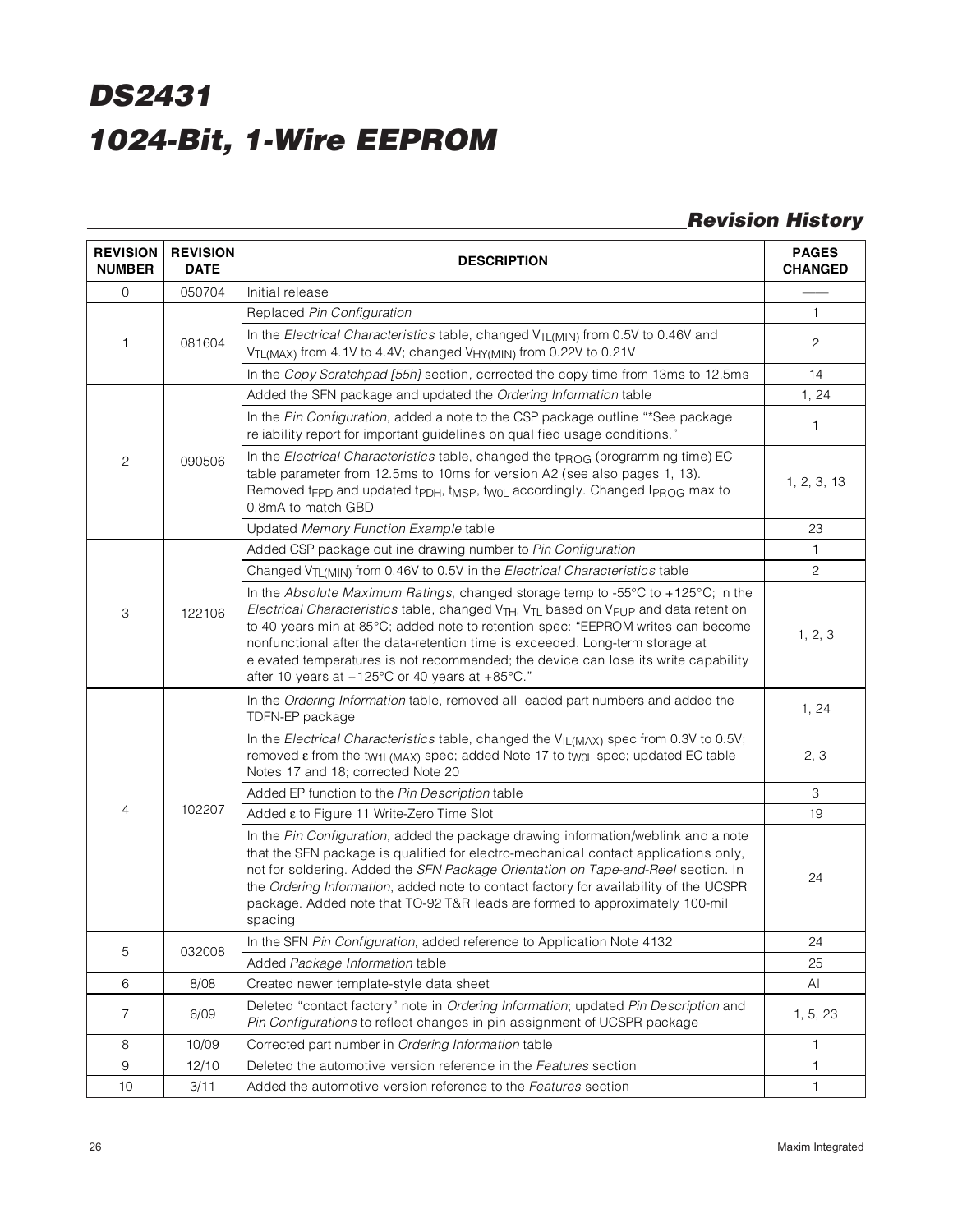### **Revision History (continued)**

| <b>REVISION</b><br><b>NUMBER</b> | <b>REVISION</b><br><b>DATE</b> | <b>DESCRIPTION</b>                                                                                                                                                                                                                     | <b>PAGES</b><br><b>CHANGED</b> |
|----------------------------------|--------------------------------|----------------------------------------------------------------------------------------------------------------------------------------------------------------------------------------------------------------------------------------|--------------------------------|
| 11                               | 1/12                           | Updated Note 1 in the <i>Electrical Characteristics</i> section; specified the data memory<br>default status and added a note that the memory must be programmed to FFh for the<br>EPROM mode to function to the Memory Access section | 3, 7, 8                        |
| 12                               | 2/12                           | Added the 3.5mm x 6.5mm SFN package information to the Ordering Information<br>table, Pin Configurations, and Package Information table                                                                                                | 1. 23. 24. 25                  |
| 13                               | 3/12                           | Revised the <i>Electrical Characteristics</i> table Notes 4 and 15                                                                                                                                                                     |                                |



Maxim cannot assume responsibility for use of any circuitry other than circuitry entirely embodied in a Maxim product. No circuit patent licenses are implied. Maxim reserves the right to change the circuitry and specifications without notice at any time. The parametric values (min and max limits) shown in the Electrical Characteristics table are guaranteed. Other parametric values quoted in this data sheet are provided for guidance.

#### **Maxim Integrated 160 Rio Robles, San Jose, CA 95134 USA 1-408-601-1000 27**

© 2012 Maxim Integrated The Maxim logo and Maxim Integrated are trademarks of Maxim Integrated Products, Inc.